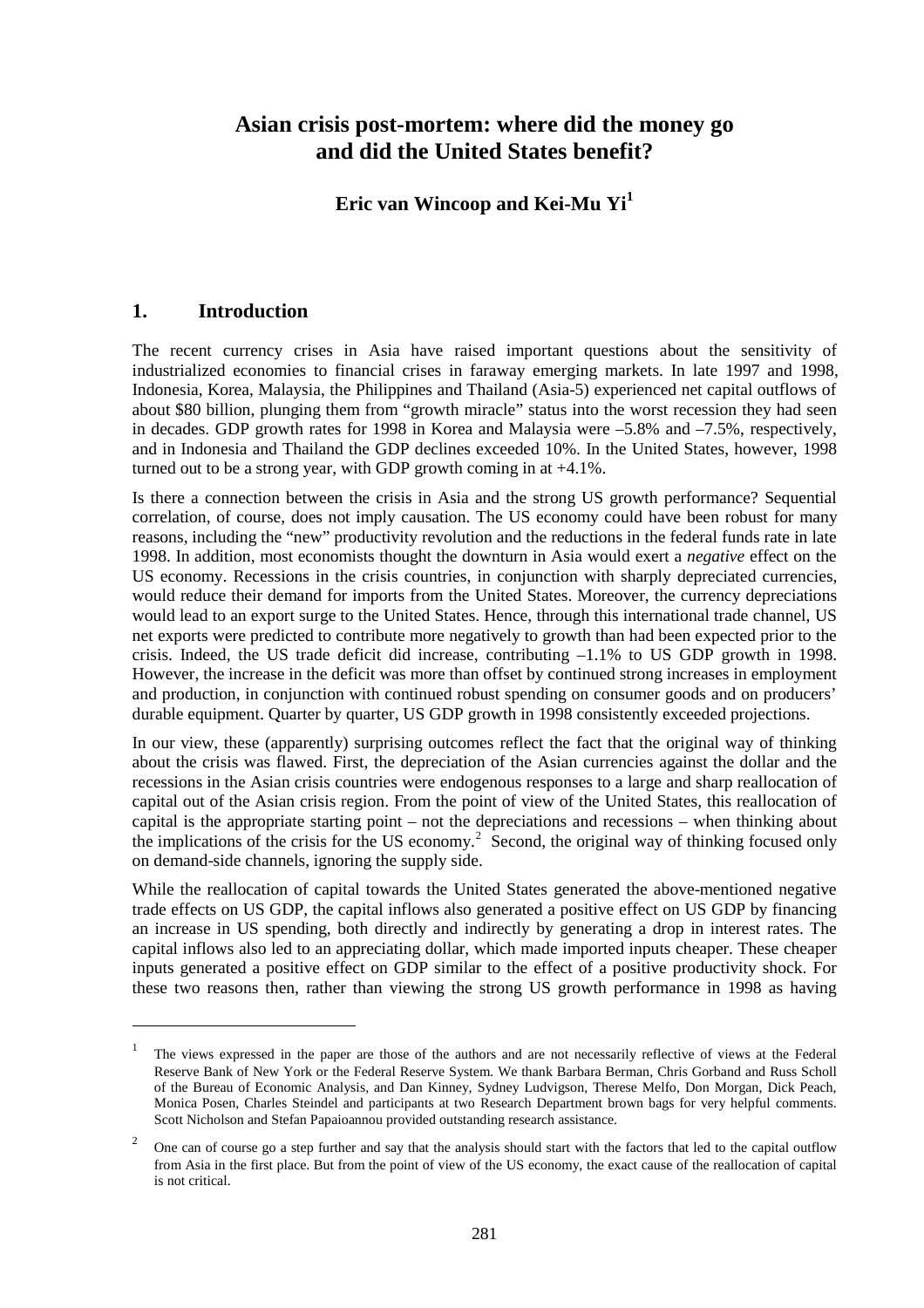occurred despite the Asian crisis, we view the strong performance as having occurred because of the Asian crisis.

As the crisis proceeded, and US growth remained strong, a new story along the lines sketched above, with capital inflows into the United States as the centerpiece, became increasingly popular. Yet surprisingly, there is very little documentation of this story. This paper aims to at least partially fill that gap. Specifically, we first attempt to document the trail of capital out of Asia and into the United States. We then analyze and quantify the implications for short-run US GDP growth of the (direct and indirect) reallocation of capital from Asia to the United States.

It is not difficult to document the "beginning" and the "end" of the money trail insofar as it involves the Asian countries and the United States. Capital outflows from the Asia-5 from the start of the crisis (1997Q2) to the end of 1998 amounted to about \$80 billion. The United States ran a current account deficit in 1998 of \$221 billion, an increase of \$77 billion over the 1997 current account deficit. The increased deficit was obviously financed by increased capital inflows.

It is more difficult, however, to document the precise trail of money from these Asian countries to the United States. Using Bank for International Settlements (BIS) data, and data drawn from the US Treasury Department's Treasury International Capital (TIC) system, we are able to follow the trail to a certain extent. We find that banking flows were the major source of the outflows, and that these outflows were dispersed all over the world, including Japan, Europe, the United States and offshore banking centers. The majority of the flows went to the offshore centers. Our findings also suggest that most of the offshore centers funneled their money to European banks. From there the trail runs cold, but we do conclude that banks clearly played an important role at the beginning of the reallocation process, and the money clearly came to the United States in a roundabout fashion.

It is difficult to ascertain exactly in what form (banking, portfolio or direct investment) and from exactly what countries the Asian crisis money entered the United States. We assume that the initial "rounds" of bilateral international money flows – the flows from the Asian crisis countries to the rest of the world and from the offshore centers to the rest of the world – arise directly from the Asian crisis, but this assumption clearly becomes more untenable as the money trail gets longer. In addition, the net errors and omissions component of the US balance of payments is typically large and, more importantly, it tends to spike during crises. At times, the change in errors and omissions is often large enough to cancel out even the largest changes in reported capital flows.

In analyzing the impact of the crisis on short-run US GDP growth, we consider three channels. The first is the trade channel, which has a negative impact on growth. The second is a domestic demand channel. The capital inflows finance an increase in domestic demand. The third is a supply channel. The appreciation of the dollar against the Asian currencies leads to a decrease in prices of imported inputs. We illustrate these effects in the context of a simple model of goods market and balance of payments equilibrium. We then provide evidence consistent with each of these channels and quantify their impact on US GDP growth. We find that the net effect of the Asian crisis on US growth was small but positive,  $+0.2$  percentage points, confirming the newer wisdom.

The remainder of the paper is organized as follows. Section 2 documents the trail of money out of the Asian crisis countries. Section 3 examines the inflow of capital to the United States. Section 4 analyzes and quantifies the impact of the crisis on US growth. Section 5 concludes.

## **2. Outflow of capital from Asian crisis countries**

 $\overline{a}$ 

Figure 1 illustrates the sharp and sudden net capital outflow from the "Asian-4" crisis countries, which are Indonesia, Korea, the Philippines and Thailand.<sup>3</sup> The Asia-4 countries experienced positive net

<sup>3</sup> Although Malaysia is often included as one of the crisis countries, we do not include it in the figures because of incomplete data, particularly the breakdown of the financial account into portfolio investment, foreign direct investment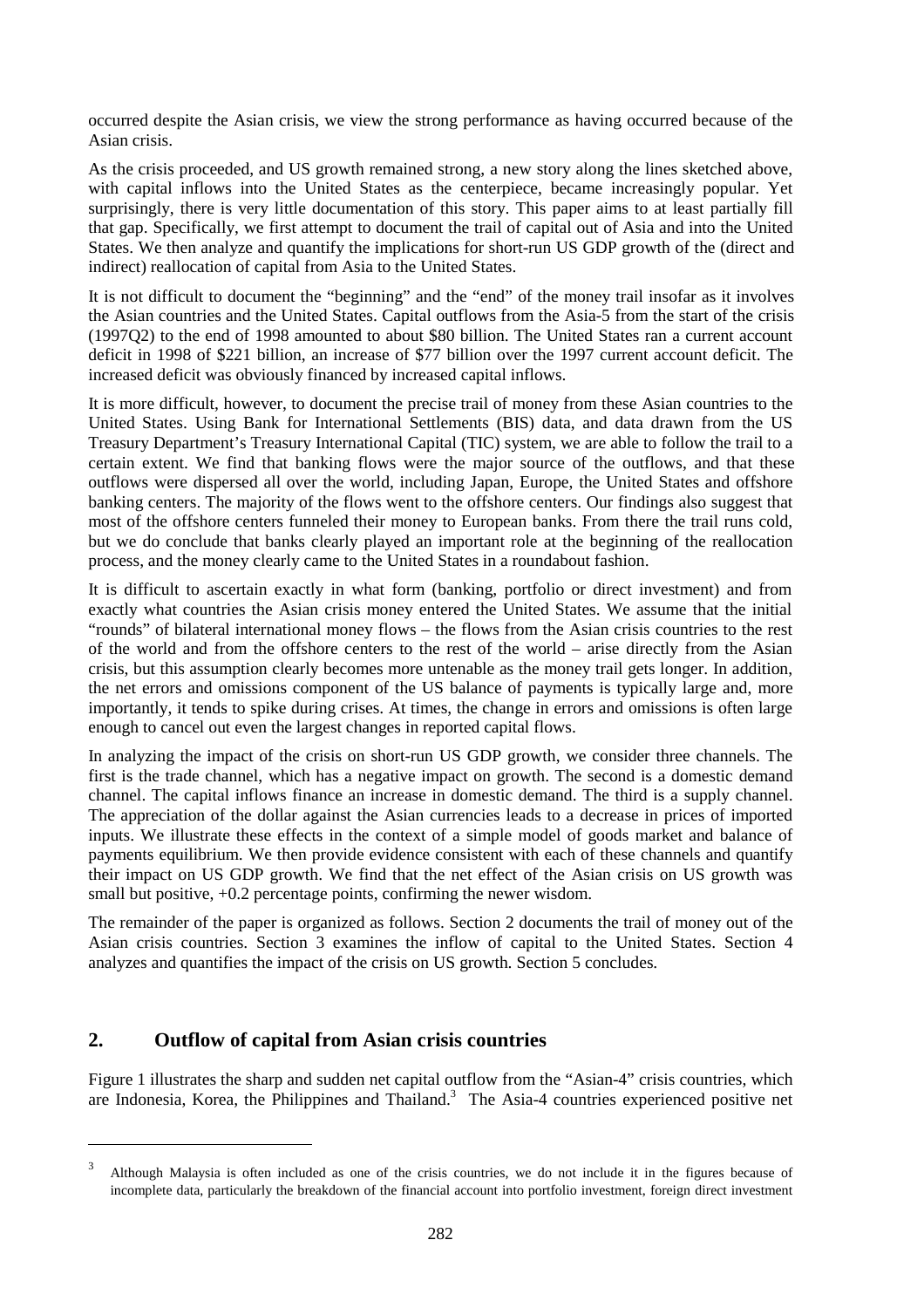capital inflows throughout the 1990s. Then in 1997Q3, a sharp outflow began. In the six quarters from 1997Q3 to 1998Q4, these countries experienced a net outflow of \$77.9 billion. By contrast, in the six quarters prior to the crisis, they experienced a cumulated net inflow of \$86.8 billion. Even today, these countries continue to experience net capital outflows.



If the financial account (we will use the terms "financial account" and "capital account" interchangeably) is broken down into portfolio flows, foreign direct investment (FDI) flows and "other" flows, Figure 2 shows that the bulk of the outflows since the onset of the crisis consisted of other flows.<sup>4</sup> Indeed, other flows account for more than 100% of total net outflows, with a cumulative outflow of \$84.9 billion from 1997Q3 to 1998Q4. During this period, \$46.2 billion, equivalent to 59.3% of total outflows, were bank flows, that is, flows involving Asia-4 banks. Most of the remaining other flows appear to involve non-bank financial institutions.

Figure 3 suggests that the counterparties to the flows involving Asia-4 banks were almost surely BIS reporting banks, which include banks from most of the OECD countries as well as several offshore centers in the Caribbean, Hong Kong and elsewhere.<sup>5</sup> The figure shows exchange rate adjusted net lending flows from the BIS reporting banks to the Asia-4. Both the increase in net lending in the years preceding the crisis and the sharp reduction in net lending by these banks after 1997Q2 closely mirrors

 $\overline{a}$ 

and other investment. We do include Malaysia in a broader set of eight Asian countries when we consider the effect of the crisis on US growth in Section 4.

Direct investment refers to international flows of "equity capital, reinvested earnings, and other capital associated with various inter-company transactions between affiliated enterprises" (IMF (1999)). It generally refers to both greenfield investment and mergers and acquisitions. Portfolio investment refers to international flows of debt and equity (except equity counted as direct investment) securities of any maturity. Other investment primarily involves financial transactions with non-residents by banks and non-bank intermediaries.

<sup>&</sup>lt;sup>5</sup> The offshore centers include the Bahamas, Bahrain, the Cayman Islands, Hong Kong, the Netherlands Antilles and Singapore.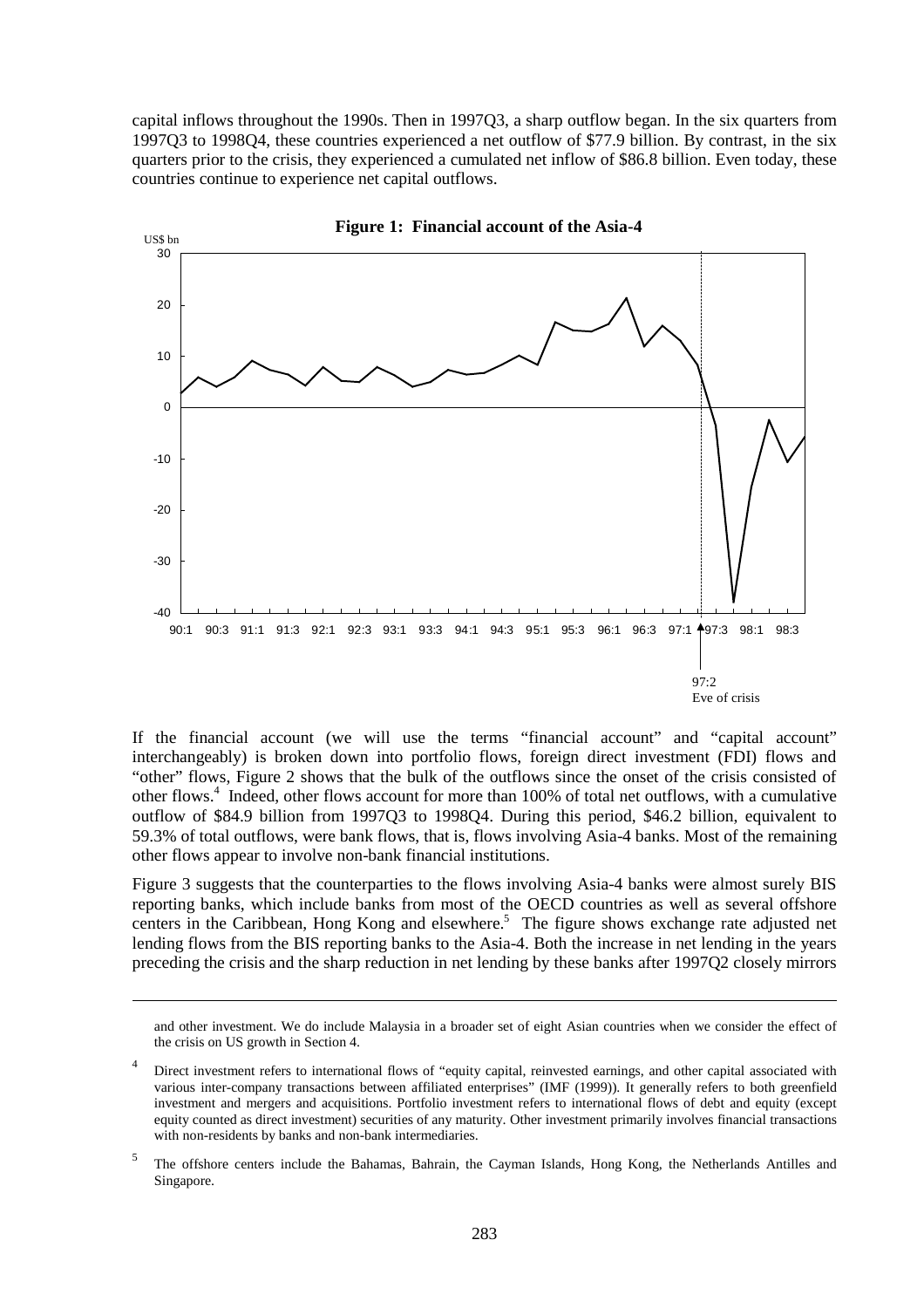the overall capital inflows and outflows from the Asia-4 depicted in Figures 1 and  $2<sup>6</sup>$ . The cumulative net lending flows from 1997Q3 to 1998Q4 equal a net outflow of \$105.3 billion. This is equivalent to about one third of the total stock of claims against these countries in 1997Q2! Figures 2 and 3 taken together suggest that most of the capital outflows involved banks on both sides – Asia-4 banks on the one hand and BIS reporting country banks on the other.



**Figure 2: Breakdown of the financial account of the Asia-4**

Which countries were the largest sources of the reduction in net bank lending to the Asia-4? There are two ways to address this question. One way views countries as geographical locations. The other way views countries as representing nationalities. For example, a Swiss bank subsidiary operating in the United States would count as a US bank based on geography, and as a Swiss bank based on nationality. The two ways complement each other because the geographic approach is consistent with balance of payments data on capital flows, while the nationality approach helps control for the fact that many cross-border banking flows involve borrowing and lending by banks with their subsidiaries in other countries. This is especially true for banks that have branches or subsidiaries in offshore centers.

We begin with the geographical approach. Figure 4 reports net bank lending flows to the Asia-4 by geographical location of BIS reporting bank. It focuses on four regions: Japan, Europe-7, the United States and its International Banking Facilities (IBFs), and offshore centers. Europe-7 comprises France, Germany, Italy, the United Kingdom, Switzerland, the Netherlands and Spain. While banks in all four regions reduced their net lending to the Asia-4, the reductions in Japan, Europe-7 and the United States were typically of the order of several billion dollars per quarter. The figure shows clearly that the majority of the outflows from the Asia-4 were accounted for by the offshore centers, with \$54.3 billion out of the total net outflow of \$105.3 billion.

 $\overline{a}$ 

<sup>6</sup> The only difference of note is that in 1998Q1 the extent of the capital outflow from the Asia-4 was lower than in the previous quarter, while the reduction in net lending by BIS reporting banks was slightly larger.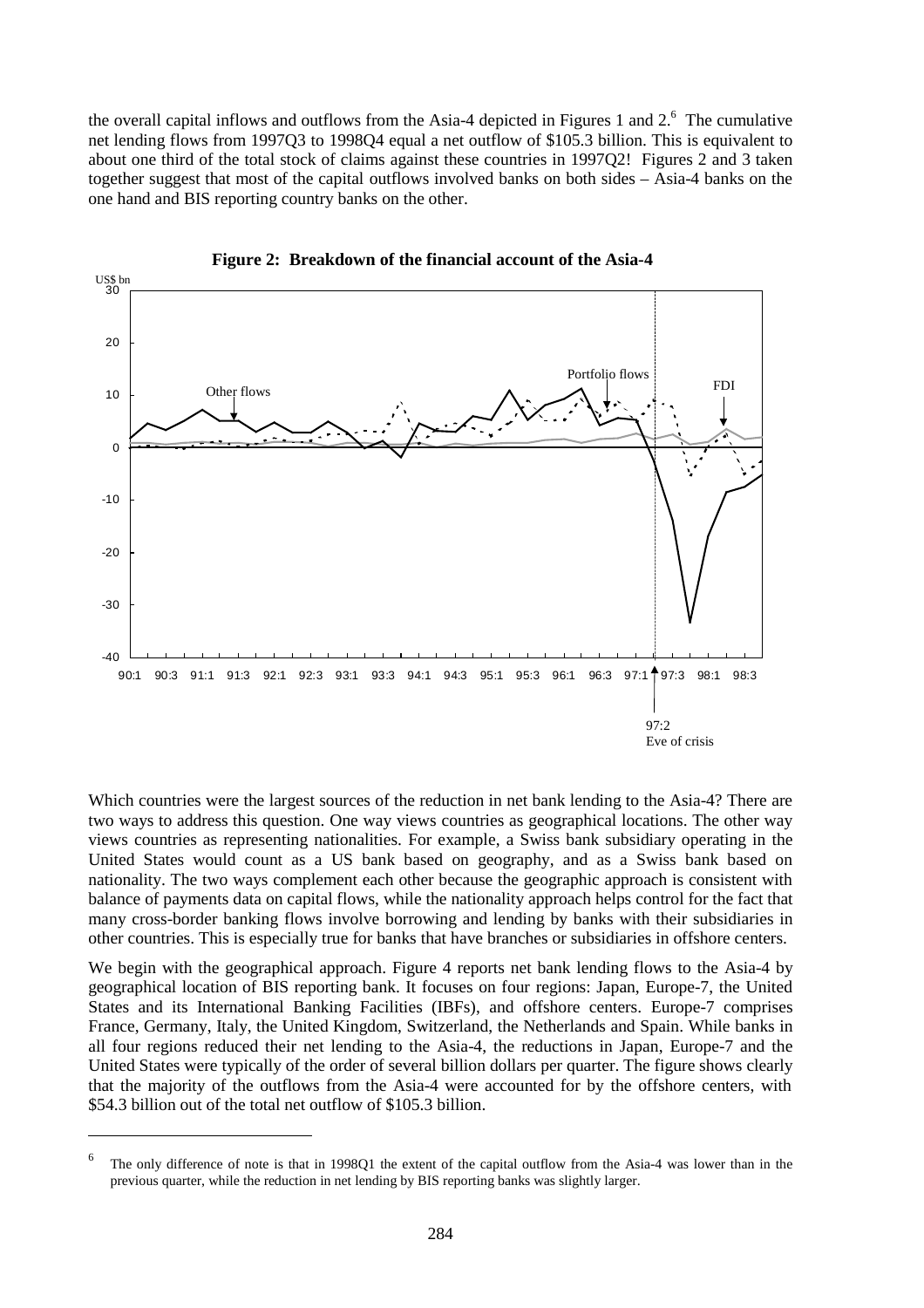

**Figure 4: Net bank lending to the Asia-4 by geographic location of BIS reporting bank\***

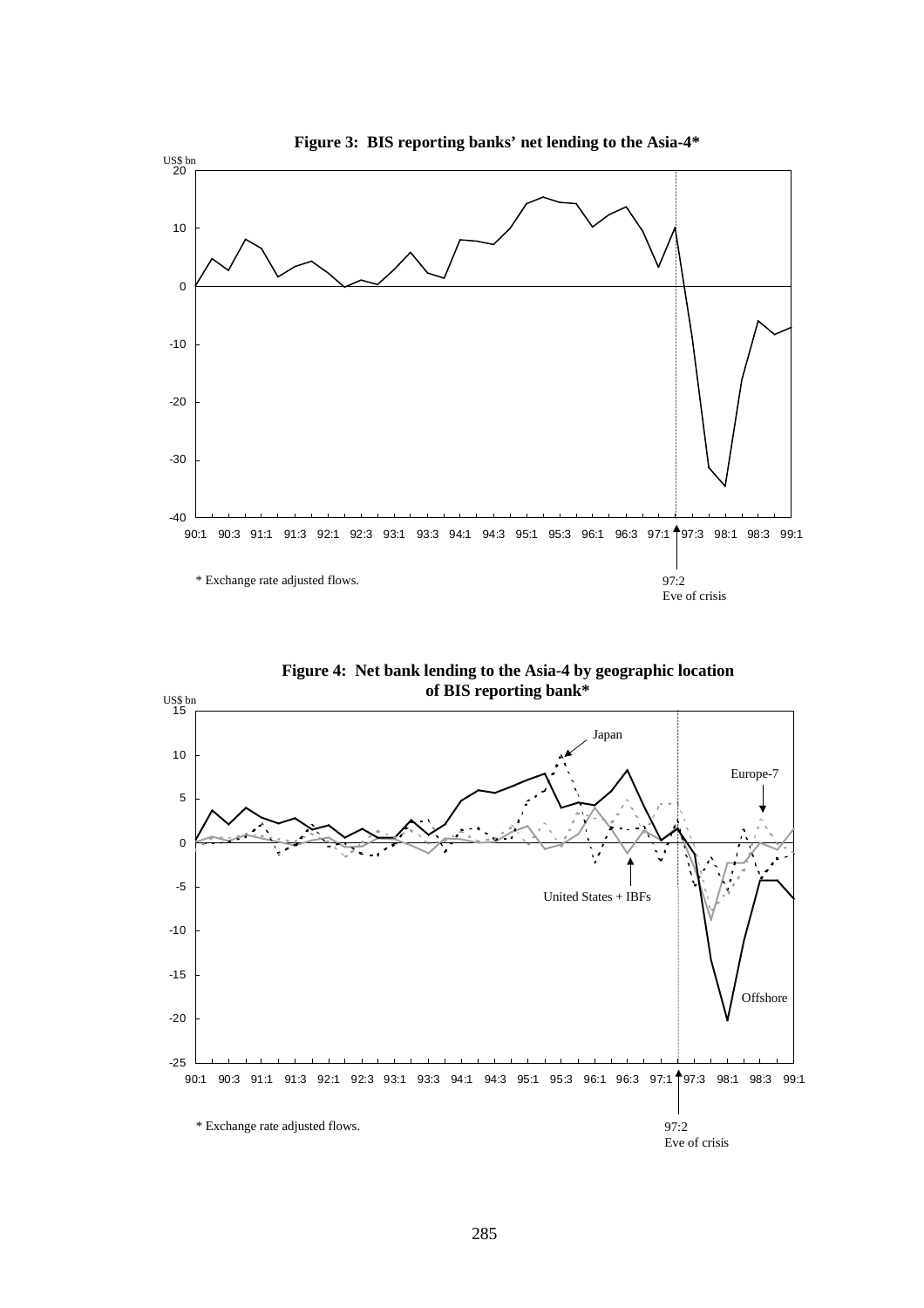Because the economies of the offshore centers are relatively small, we presume that most of their inflows must generate corresponding outflows. To a large extent, one can therefore view these centers as "pass-through stations".<sup>7</sup> Figure 5 illustrates this in the form of a flow diagram. The figure reports net cumulative bank lending of BIS reporting countries over the 1997Q3-1998Q4 period. Banks in offshore centers received \$112.0 billion in net inflows from the Asia-4 and Japan between June 1997 and December 1998. Most of this money went to banks in the Europe-7, which experienced a \$121.1 billion net inflow from the offshore centers.



**Figure 5: Flow diagram of net lending of BIS reporting banks: June 1997 to December 1998**

Notes: The flows out of Asia-4 correspond to an increase in net liabilities vis-à-vis Asia-4 of the BIS reporting banks in the offshore countries, the United States, Europe-7 and Japan. The flows of the offshore countries vis-à-vis the United States, Europe-7 and Japan correspond to net lending by banks in the offshore countries to both banks and non-banks in the United States, Europe-7 and Japan.

What is also striking from Figure 5 is the minimal amount of banking inflows to the US originating directly from the Asia-4 or mediated through the offshore centers. The money associated with the Asia-4 capital outflow could of course have reached the US banks via more indirect channels, such as through Europe, or even from Japan by way of the offshore centers and Europe. Once the flows become so indirect, however, it becomes difficult to trace the original source of the money. This is already apparent in Figure 5. More money entered the offshore centers from Japan than from the Asia-4. Therefore, we cannot conclude that the money exiting the offshore centers is directly connected to the Asia-4 outflows. This exiting offshore money could also be the result of net capital outflows from Japan connected to its own economic downturn.

The top row of Table 1 shows that of the \$105.3 billion reduction in lending, \$98.5 billion represented declines in claims on the Asia-4. Hence, we find that most of the adjustment is on the claims side. We also find that, even though a not insignificant fraction of the BIS bank loans were denominated in domestic currencies, the exchange rate adjusted flows are almost identical to the change in the stock of

**.** 

In other words, we assume that these countries typically have small current accounts and small net changes in central bank reserves. This is a reasonable assumption for all of the offshore centers except Hong Kong and Singapore. Total net cumulative external lending of the offshore centers was \$29 billion during this period. However, this is a relatively small fraction of the gross flows in and out of these centers. By contrast, during the crisis, the Asian crisis-country gross flows were similar in magnitude to the net flows.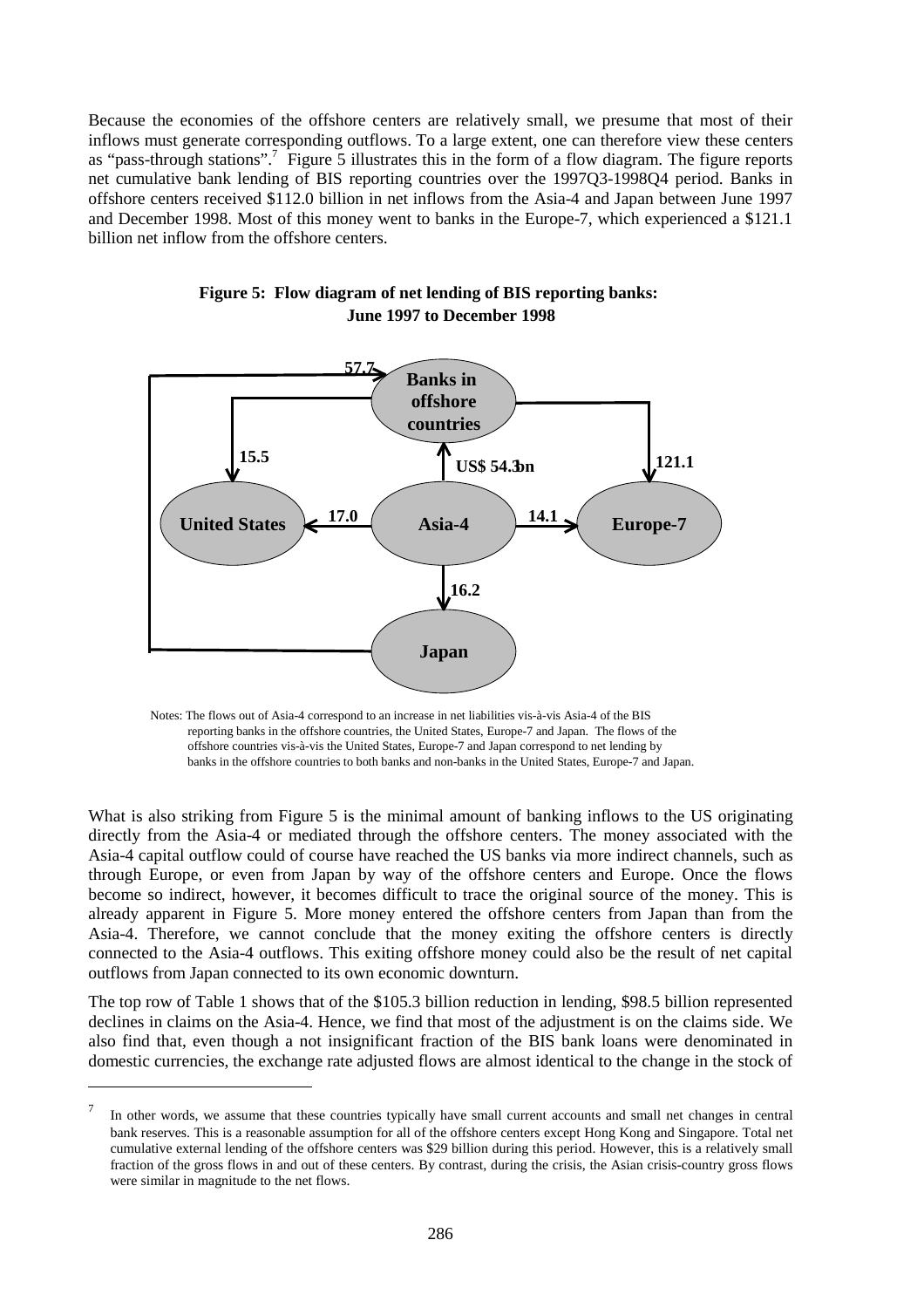claims less liabilities. This is shown in the second row of Table 1. The reduction in stocks was \$106.3 billion and the reduction in claims was \$99.4 billion. These two findings are useful, because they allow comparisons to be made between the geography-based data and the nationality-based data. The nationality-based data are only available for claims (not liabilities) and are only available for stocks of claims (rather than exchange rate adjusted flows).

| (June 1997 to December 1998; in billions of US dollars) |                      |         |                        |                          |
|---------------------------------------------------------|----------------------|---------|------------------------|--------------------------|
|                                                         |                      | Assets  | Liabilities            | Net claims               |
|                                                         |                      |         | Geographical breakdown |                          |
| Cumulative exchange rate adjusted flows                 |                      | $-98.5$ | 6.8                    | $-105.3$                 |
| Change in stocks:                                       | All BIS countries    | $-99.4$ | 6.9                    | $-106.3$                 |
|                                                         | Offshore countries   | $-51.3$ | 2.8                    | $-54.1$                  |
|                                                         | <b>United States</b> | $-14.9$ | 2.1                    | $-17.1$                  |
|                                                         | Europe-7             | $-11.4$ | 2.6                    | $-14.0$                  |
|                                                         | Japan                | $-18.4$ | $-0.8$                 | $-17.6$                  |
|                                                         |                      |         | Nationality breakdown  |                          |
| Change in stocks                                        | All nationalities    | $-79.7$ |                        | $\overline{\phantom{a}}$ |
|                                                         | <b>United States</b> | $-7.6$  |                        | $\overline{\phantom{a}}$ |
|                                                         | Europe-6             | $-11.2$ |                        | $\overline{\phantom{a}}$ |
|                                                         | Japan                | $-28.6$ |                        |                          |
|                                                         | Other nationalities  | $-32.3$ |                        |                          |

## Table 1 **Change in assets and liabilities of BIS reporting banks vis-à-vis the Asia-4 (June 1997 to December 1998; in billions of US dollars)**

Notes: The geographical breakdown refers to all banks located in BIS reporting countries. The nationality breakdown refers to all banks located in non-offshore BIS reporting countries, plus the foreign affiliates of these banks if they have the nationality of one of the non-offshore BIS reporting countries. This means that banks in offshore countries with nationalities other than those of the non-offshore BIS countries are not included in the nationality breakdown, even though they are included in the geographical breakdown. This accounts for the small discrepancy between the totals based on the geographical and nationality breakdowns. The nationality data are only available for claims. Europe-7 comprises the United Kingdom, Germany, France, Italy, the Netherlands, Spain and Switzerland. Europe-6 excludes Switzerland. Banks of Swiss nationality in Switzerland are included in the total for the nationality breakdown, but are not included in the European nationality subcategory.

The bottom panel of Table 1 provides a summary of bank lending to the Asia-4 by nationality. Time series of both the geographical and nationality data are shown in Figure 6 as well. Of the \$79.7 billion reduction in assets that can be assigned to nationalities, only \$47.6 billion involves the United States, the Europe-6 (Europe-7 less Switzerland) and Japan. This is surprising. The remaining \$32.3 billion is accounted for by banks of other nationalities operating in the BIS countries, which would include Thai and Korean banks operating in the United States, for example. A detailed breakdown of this remainder is unavailable. Note that the outflows based on the nationality data are \$19.7 billion less than the outflows based on the geographical breakdown. The reason is that banks operating in the offshore centers are not included in the nationality breakdown if their nationality is not that of one of the non-offshore BIS reporting countries. For example, banks of Hong Kong nationality operating in Hong Kong are not included in the nationality breakdown, while they are included in the geographical breakdown. The same is true for a Saudi Arabian bank operating in Hong Kong. In summary, less than half of the total banking outflow from the Asia-4 is accounted for by US, Japanese or Europe-6-owned banks. Only \$7.6 billion is associated with banks of US nationality.

We note parenthetically that the Asia-4 current account was initially buffered from the large capital outflows by IMF credit and a rundown of reserves. This is illustrated in Figure 7. It is worthwhile recalling that from a balance of payments perspective, a rundown of central bank foreign exchange reserves is a net official capital inflow, which accounts for about half of the rise in reserves. The other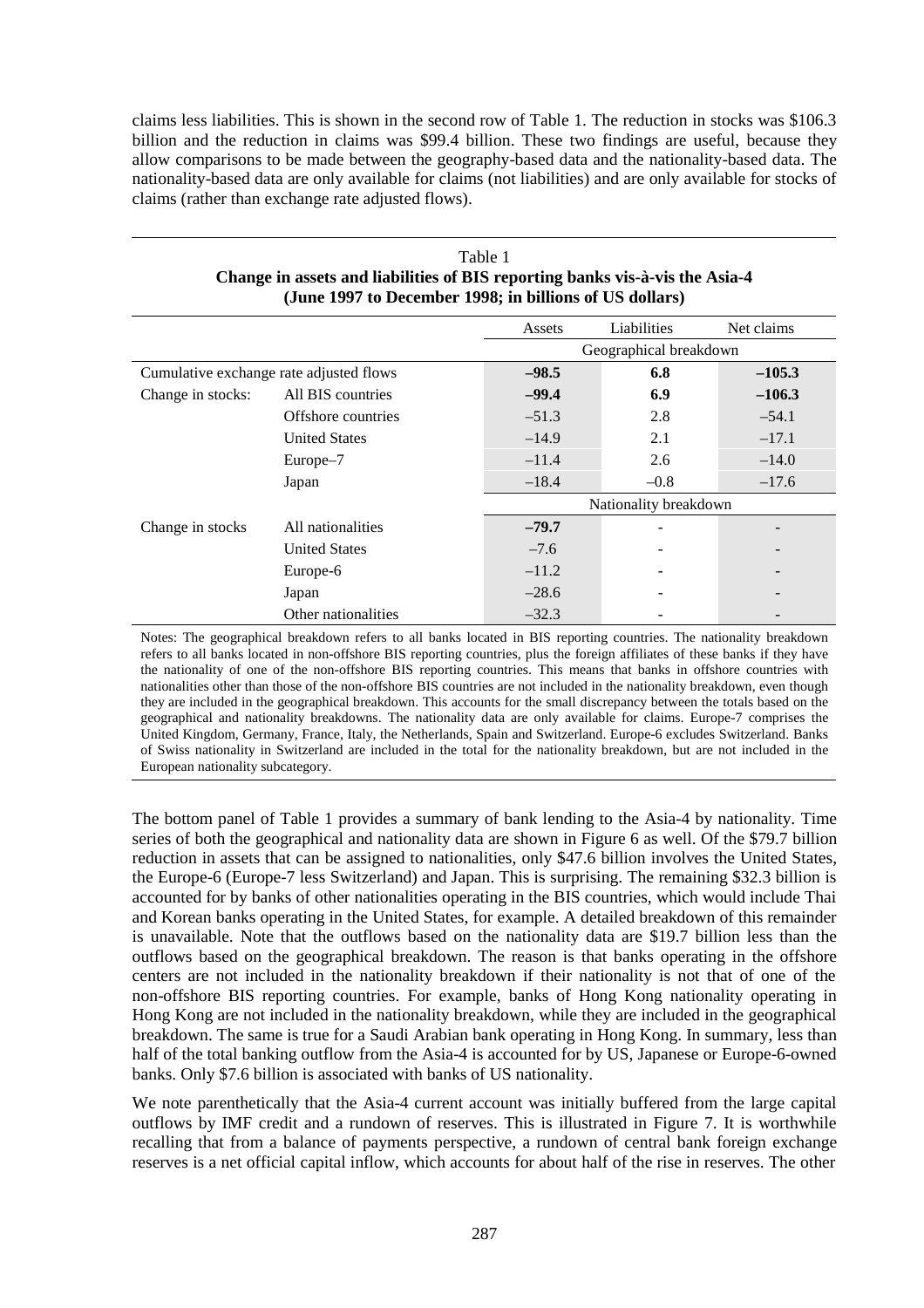half is associated with the increase in IMF credit. Figure 7 shows that the full current account adjustment did not take place until the first quarter of 1998.



**Figure 6: Source of BIS reporting bank claims on the Asia-4**

**Figure 7: The Asia-4 current account versus the financial account**

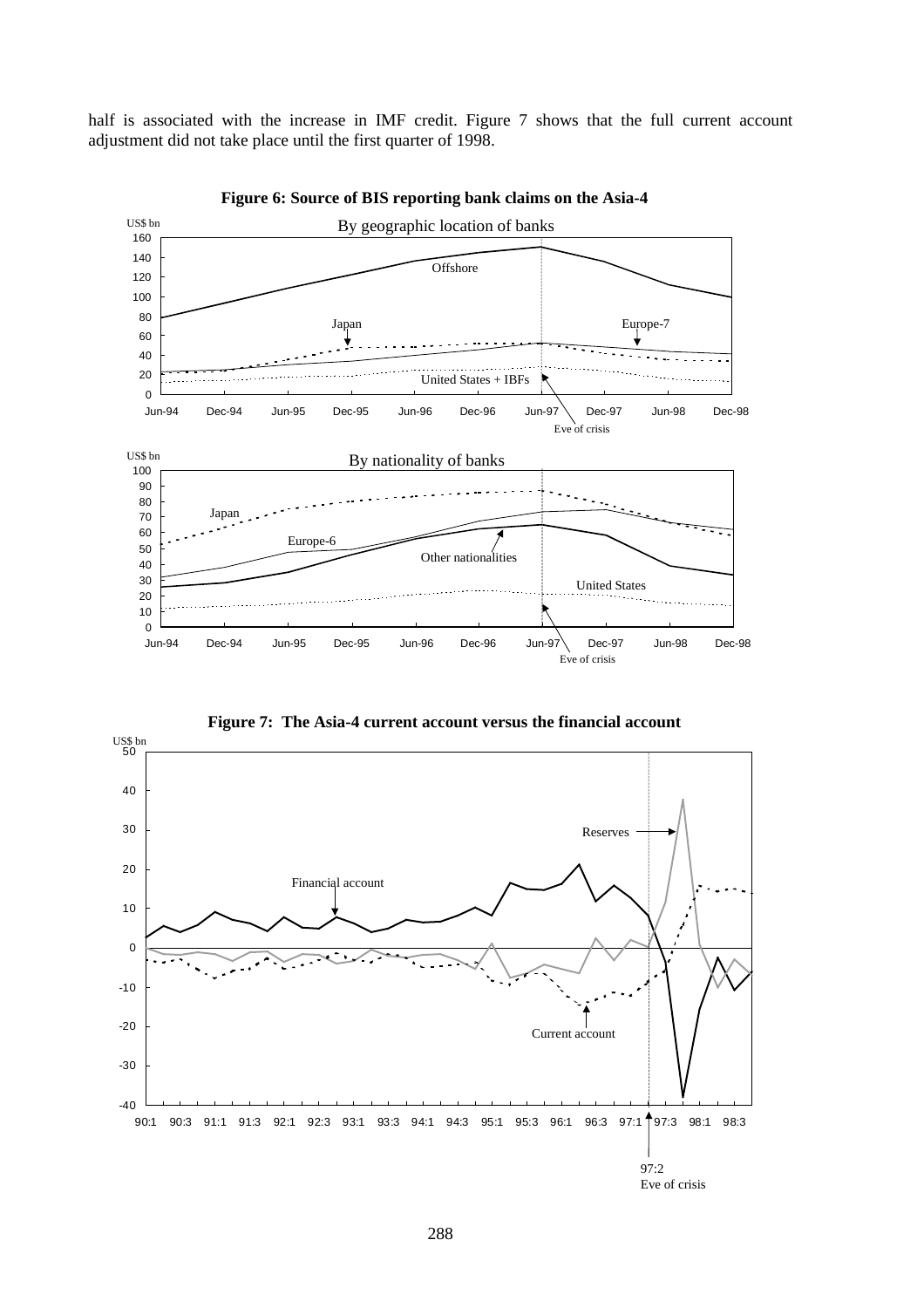To summarize, banks played a large role in the immediate outflows from Asia. Most of the immediate outflows went to offshore center banks. The offshore center banks, in turn, played a large role in funneling these outflows to banks in Europe. Once the money reached Europe it became part of a vast pool of capital. We would expect that it is difficult to follow from there. Consequently, in the next section we focus on how the capital flows entered the United States.

## **3. Capital flows to the United States in the wake of the crisis**

Turning our attention from the Asia-4 outflows to the US inflows, Figure 8 illustrates the seasonally adjusted quarterly current account balances of Japan, the Europe-7, the Asia-4 and the United States. The figure shows that the United States experienced a large deterioration of its current account. From 1997Q2 to 1999Q1, the quarterly US current account deteriorated by \$35.1 billion. The Asia-4 current account improved by \$19.7 billion during this period. Including Malaysia, the improvement was \$26 billion.<sup>8</sup> Japan also experienced an improvement in its current account.

The figure gives the strong impression that most, if not all, of the capital outflows from Asia went to the United States. This impression is not completely warranted. Since 1991, the US current account has been trending downwards and the Europe-7 current account has been trending upwards. Because US GDP growth rates throughout this period have been higher than European growth rates, it is entirely possible that these trends would have continued in the absence of the crisis. We fit a simple linear time trend to the two current accounts using the data from 1990Q1 to 1997Q2. Extrapolating forward to 1999Q1, we find that the actual Europe-7 current account was about \$20 billion below trend and the actual US current account was about \$25 billion below trend. Hence, relative to trend, both regions' current accounts deteriorated by similar magnitudes. This evidence, coupled with the evidence of the previous section, suggests that both the United States and Europe experienced substantial capital inflows connected to the Asian crisis.





 $\overline{a}$ 

The Malaysia figure is for 1998Q4.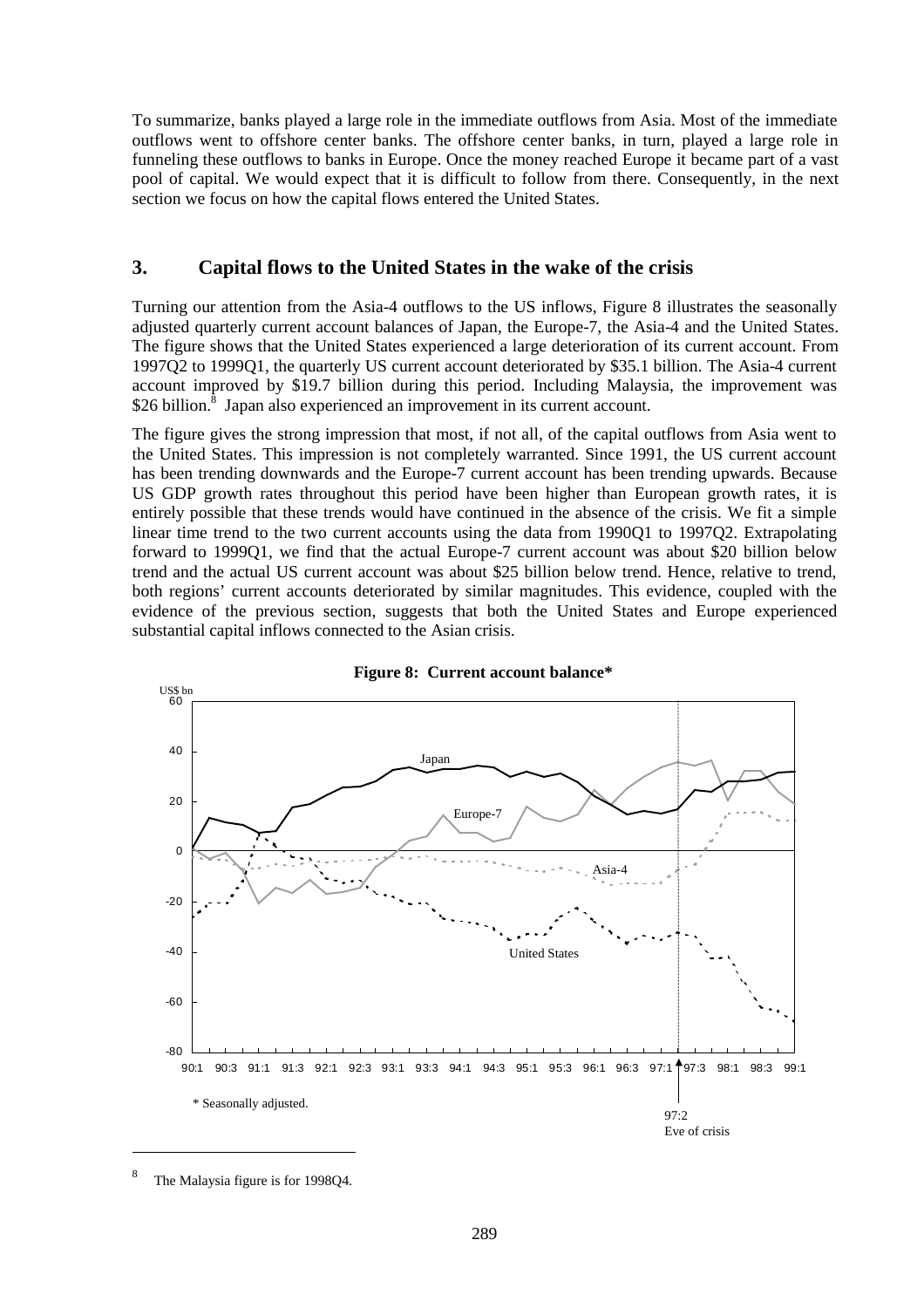From the previous section, we also know that very little of the Asian crisis-related capital flows to the United States took the form of direct flows from the Asia-4 to the United States. This is further illustrated in Figure 9. US banks' net lending to the Asia-4 fell by about \$10 billion from 1997Q2 to 1997Q4, but the reduction in net lending was relatively short-lived as negative net lending was less than \$2 billion from 1998Q1 onwards. By contrast, total net US capital inflows averaged \$68 billion quarterly between 1997Q3 and 1998Q4. Figure 9 also illustrates net portfolio flows during this period. The portfolio flows include both long-term portfolio flows and changes in the holdings of US Treasury bills by the Asian countries. Interestingly, the portfolio flows move in the opposite direction to the bank flows. The net portfolio outflow from the United States to the Asia-4 in the midst of the crisis (at the end of 1997) is probably the result of the sale of treasury securities by central banks in the Asian countries.

Our evidence, then, indicates that there were large capital flows to the United States (and Europe) as a result of the Asian crisis, but that they reached the United States in a roundabout fashion, going through several countries before eventually ending up in the United States. To the extent that these flows were intermediated through banks, we would expect to see a surge in net flows to US banks (or equivalently, a decrease in net external lending by the US banks). The top panel of Figure 10 shows that this was not the case. While inflows to the United States increased by about \$40 billion in 1997Q4, there was an equally large outflow in 1998Q1. The cumulative net inflow over the entire period between 1997Q3 and 1998Q4 was only \$8.4 billion. The bottom panel of the figure breaks down the net lending by region (Europe-7, offshore and Japan). Although there was an increase in net flows from Japan to US banks from the beginning of the crisis, there was also a similarly large increase in net flows from US banks to Europe.

Hence, while BIS banks accounted for virtually all of the net outflows from Asia, we also know that the net capital flows into the United States were not intermediated through US banks. Other intermediation channels exist. European banks, for example, could have shifted lending from Asia to local institutions, which could then have used the money for foreign direct investment or portfolio investment in the United States. Indeed, cumulative net inflows to the United States from 1997Q3 to 1998Q4 associated with foreign direct investment and portfolio investment were \$326.9 billion. Of course, given the large US current account deficits, a substantial portion of these flows would have occurred anyway.

A key difficulty with using the US balance of payments data is that errors and omissions (the statistical discrepancy) were very large and volatile subsequent to the crisis. Between 1997Q2 and 1998Q4, cumulative errors and omissions were –\$92.6 billion, implying that net capital inflows were \$92.6 billion less than actually reported during this period.<sup>9</sup> Also, from 1997 to 1998, net errors and omissions rose by \$152.7 billion, suggesting that actual capital inflows increased by \$152.7 billion more than reported. Because the current account deficit increased by \$76.7 billion from 1997 to 1998, capital inflows should have shown a similar increase. Instead, reported capital inflows showed a decrease of \$70.8 billion.

Figure 11 shows that changes in net errors and omissions were also very important in many of the key quarters. For example, in 1997Q4 the United States experienced a net capital inflow of \$114 billion dollars, an increase of about \$40 billion from the previous quarter. The current account deficit was \$41 billion, a \$4 billion decrease over the 1997Q3 deficit. The errors and omissions of –\$73 billion thus represented a change of –\$44 billion relative to the previous quarter. This suggests that the increase in US capital inflows in 1997Q4 might not have happened. Similarly, the data show a sharp drop in capital inflows in 1998Q1, but this drop is again offset by a movement in errors and omissions in the opposite direction. There are several other episodes, such as during the Mexican crisis in 1994 and 1995, where changes in errors and omissions are of the opposing sign to changes in the financial account. It is difficult to infer much from the US capital flows data.

 $\overline{a}$ 

This assumes that all the errors occur because of misreporting of the capital account data. In other words, we assume that the current account data are accurately represented.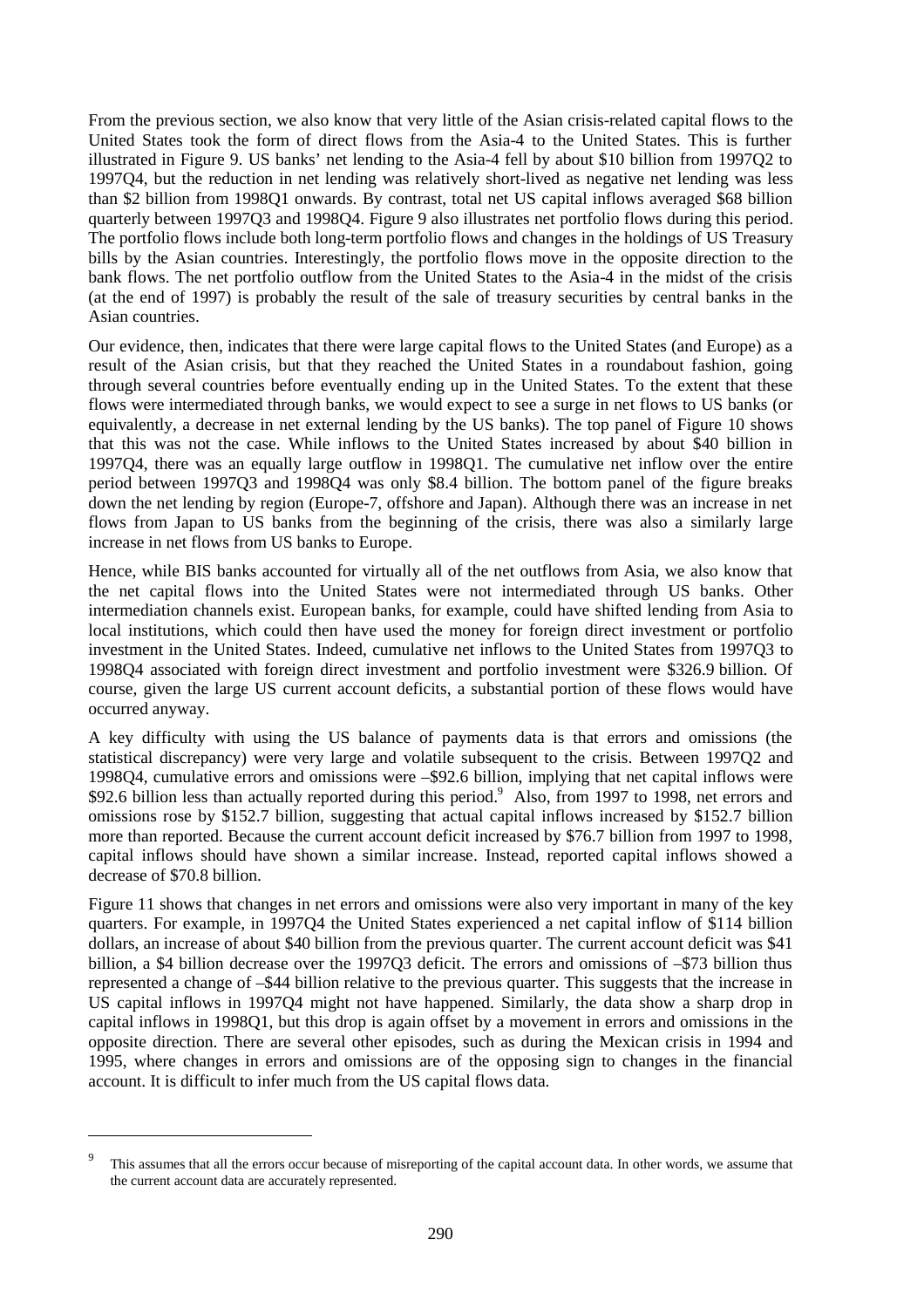

**Figure 10: Net lending by US banks\***



291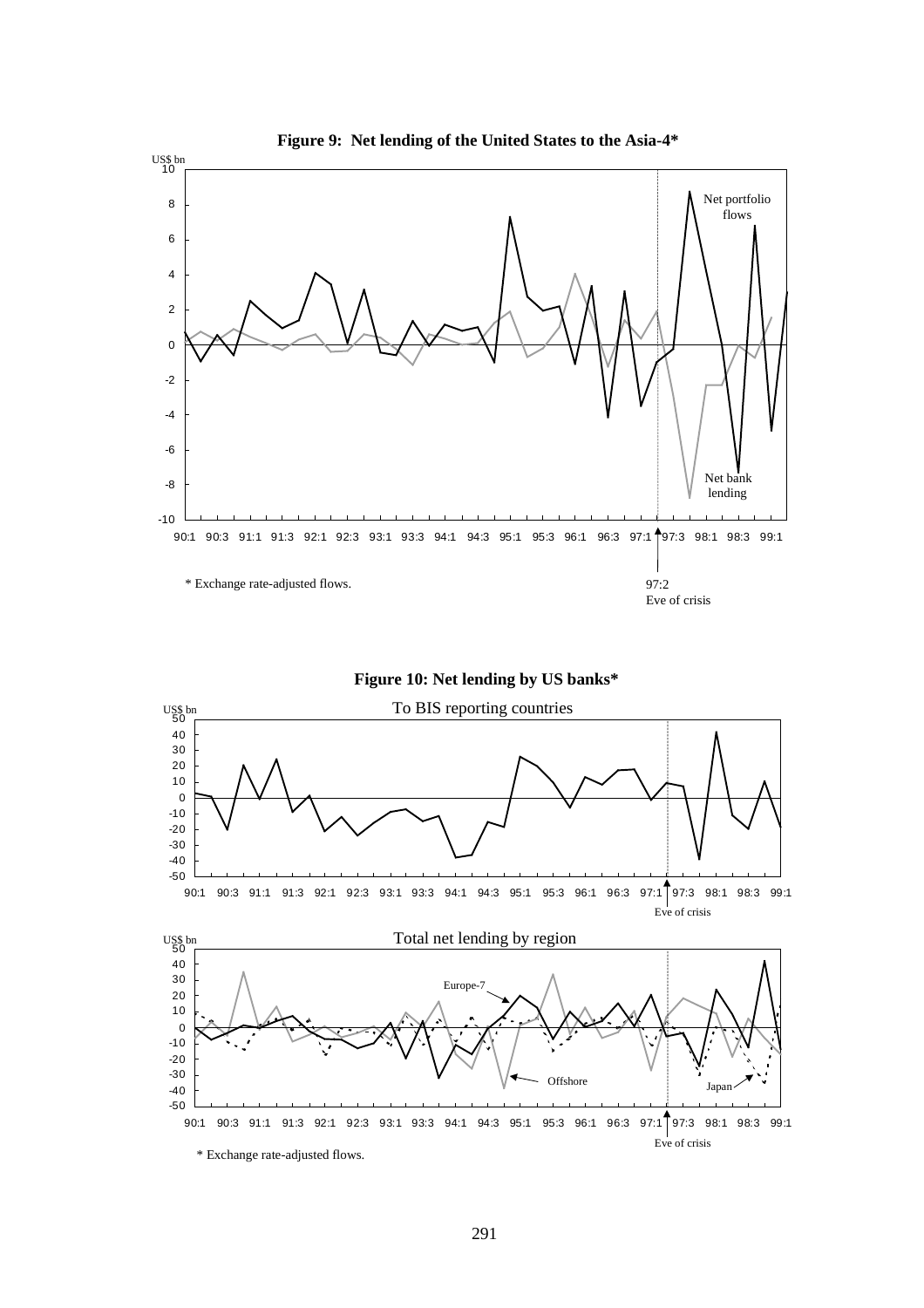

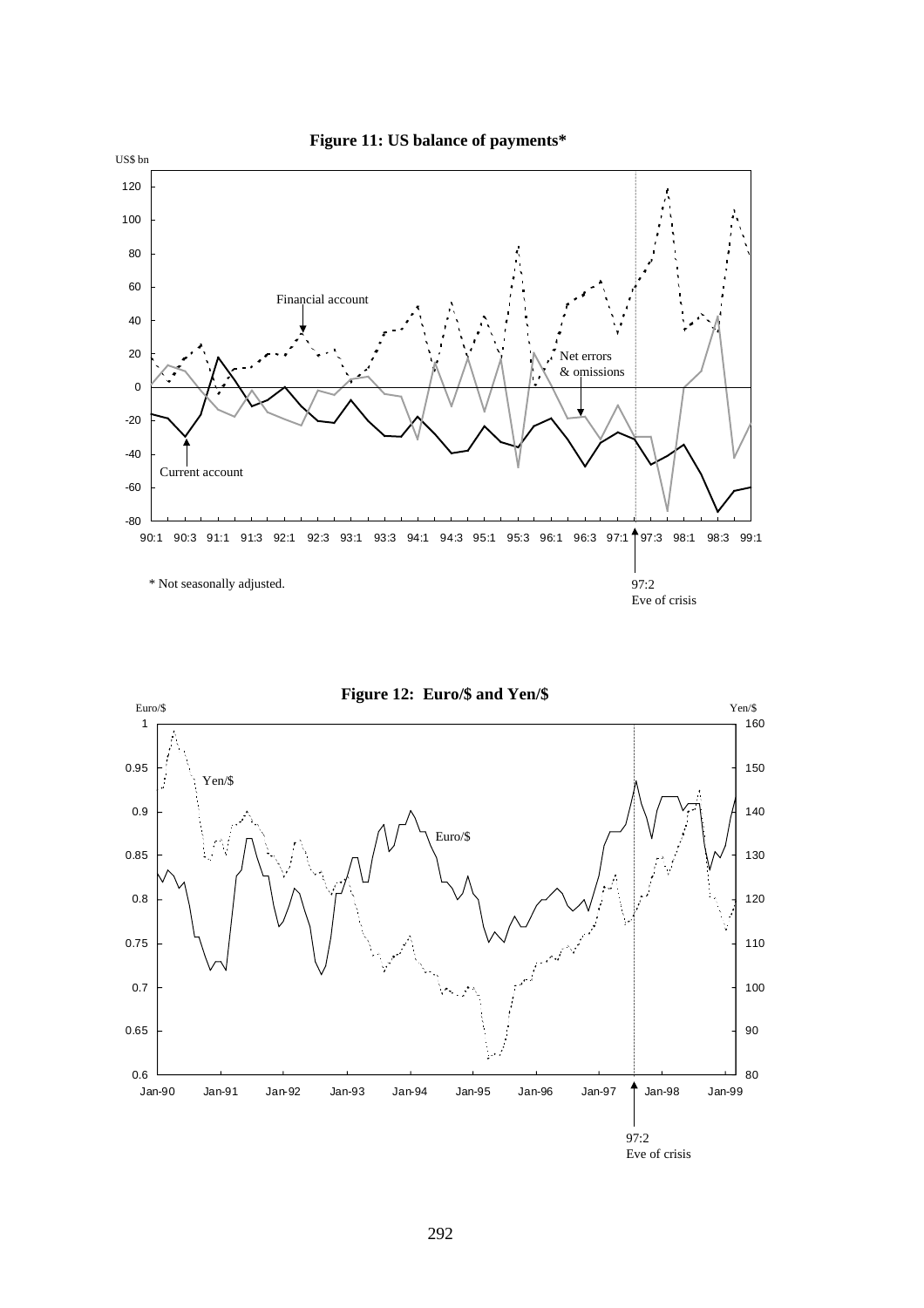#### **Figure 13: Interest rate differentials**



Finally, we consider the possibility that the United States functioned as a "safe haven" during this period. In this scenario, foreign investors shifted their capital – including capital from other industrialized countries – en masse to the United States during the time of crisis. Two simple implications arise from the safe haven scenario. First, we would have expected the dollar to have significantly appreciated against other industrialized country currencies and, second, we would have expected the US interest rate to have dropped relative to those in other industrialized countries. Figures 12 and 13 show that neither implication is the case. The dollar did appreciate against the yen, but the appreciation was short-lived and by the end of 1998 the dollar's yen value had fallen to pre-Asian crisis levels. The euro/dollar rate was fairly stable in the first five quarters after the crisis. Both short-term and long-term interest rate differentials showed no sign of change either. This evidence suggests that there was not a significant safe haven effect in response to the Asian crisis. This evidence is also consistent with our earlier evidence that both the United States and Europe experienced large capital inflows connected to the Asian crisis.

## **4. Did the United States GDP increase?**

As discussed in the introduction, there are at least three important channels through which the crisis in the Asian emerging markets could have affected the US economy:

- 1. Net export demand channel (negative)
- 2. Domestic demand channel (positive)
- 3. Supply channel (positive)

The outflow of capital from the Asian emerging markets leads to an appreciation of the dollar and a recession in the affected countries. Both forces lead to a reduction in US net exports (channel 1). Second, to the extent that the capital that is pulled out is reinvested in the United States, it can be used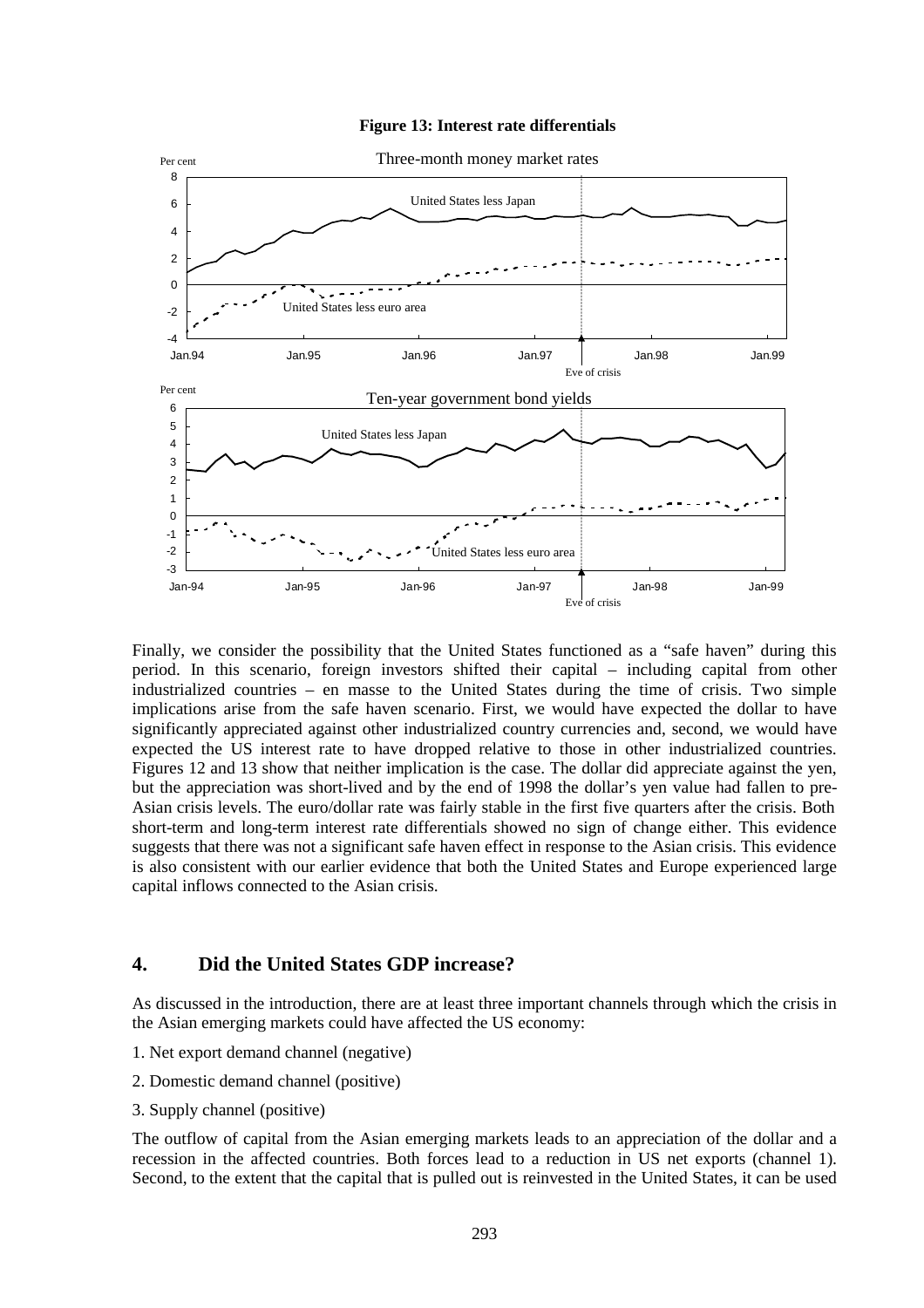to finance an increase in US consumption and investment (channel 2). In the process, US interest rates are likely to fall. Finally, the dollar appreciation and the emerging markets' recessions lead to lower US import prices for intermediate and capital goods, which exerts a positive supply effect (channel 3).

These three effects are obviously interrelated. The capital inflow that leads to a lower interest rate also leads to the exchange rate appreciation that is responsible for lower exports. Moreover, supply must equal demand, so that the third channel cannot be examined in isolation from the other two. We begin with a miniature model that illustrates the forces at work within the context of equilibrium in the goods market and the balance of payments. For illustrative purposes, the model is extremely simple. However, we argue that the model's implications generalize under a variety of extensions. After discussing the model, we record that the evidence is broadly consistent with the model, and then we quantify the effect on GDP growth of each of the three channels. In the quantification, we make only minimal assumptions, much less strong than those of the model (and even its generalizations).

## **4.1 A miniature model**

The model is illustrative and is designed to capture the essence of the response to the capital inflows. The open economy, which can be thought of as either the United States or all non-Asian crisis countries, is characterized by two equations:

$$
(1) \qquad Y^{s}(R \overrightarrow{E} R) = DD(\overrightarrow{r}) + N X (R \overrightarrow{E} R)
$$

(2) 
$$
NX(R\overline{E}R) + KA(r, \gamma) = 0
$$

where  $Y^s$  = supply = GDP,  $DD$  = domestic demand,  $NX$  = net exports,  $KA$  = capital account (net capital inflows), *RER* = real exchange rate,  $r$  = real interest rate, and  $\gamma$  = a balance of payments shift variable. The first equation represents goods market equilibrium, while the second represents balance of payments equilibrium. In equation (1), the supply of goods is written as a positive function of the real exchange rate. A real appreciation (rise in *RER*) implies that the prices of imported inputs fall, which has a positive supply effect. Supply is equated to demand, which is the sum of domestic demand and net exports. Domestic demand decreases in response to a rise in the real interest rate, and net exports decrease in response to a real exchange rate appreciation.

Equation (2) represents balance of payments equilibrium. Net exports plus net capital inflows must be equal to zero. Net capital inflows are written as a positive function of the real interest rate. They also depend on the shift variable  $\gamma$ , which corresponds to an (autonomous) demand for US (and other industrialized country) assets. We model the start of the Asian crisis as an increase in  $\gamma$ , that is, a desired shift in capital from the Asian countries to the United States and other industrialized countries. For our purposes, it is not important to know the exact cause of this desired reallocation of capital; we can think of the cause as a general decline in financial and macroeconomic conditions in the crisis countries.

This simple model is diagramatically represented in Figure 14. The top diagram represents goods market equilibrium. Output is on the y-axis and the real exchange rate is on the x-axis. The demand schedule is drawn for a given interest rate. The bottom diagram represents balance of payments equilibrium (equation (2)). The reallocation of capital to the United States (or non-Asian countries in general) – represented by an increase in  $\gamma$  – leads to a downward shift in the balance of payments equilibrium schedule. At a given real exchange rate, the new balance of payments equilibrium is reached at a lower interest rate. This lower interest rate leads to an increase in demand, shown by a rightward shift in the demand curve in the top diagram. Output increases and the real exchange rate appreciates. The figure illustrates the pre-crisis and post-crisis levels of output, interest rate and real exchange rate.

The figure also permits a clean decomposition of the domestic demand and net export demand effects. The distance *AC* captures the increase in domestic demand engendered by the lower interest rate, while *BC* captures the reduced net exports caused by the real appreciation (corresponding to a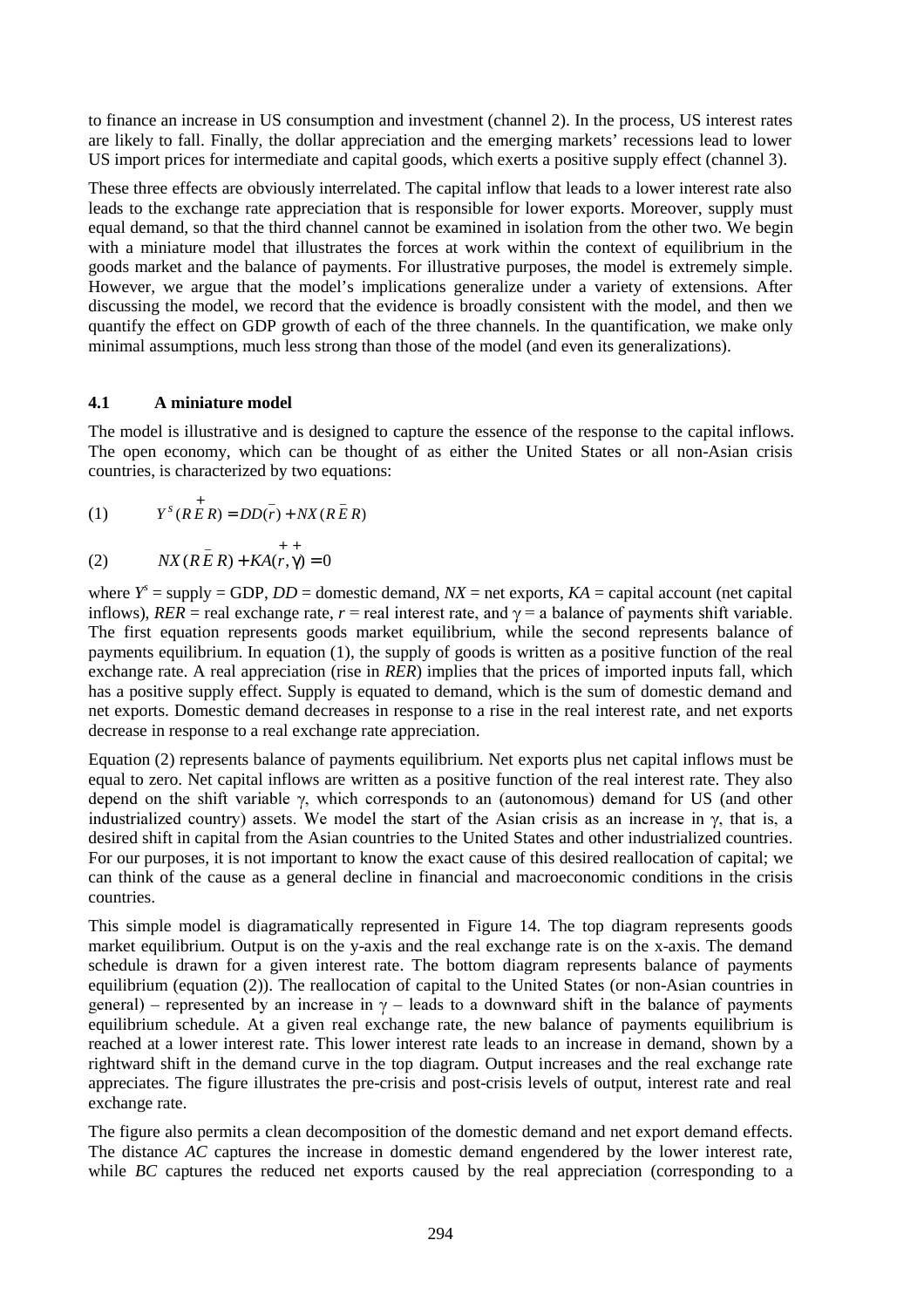movement from *C* to *D* along the demand curve). The net effect on output is equal to the distance *AB* and is positive. This corresponds to the increase in supply as a result of the drop in the relative price of imported inputs (movement from *A* to *D* along the supply curve).

The model can easily be extended in two ways. First, it is likely that domestic demand depends positively on income  $Y = Y^s$ , while net export depends negatively on income. A rise in income raises



**Figure 14: Diagrammatic representation of the model**

import demand, which lowers net exports. In that case  $DD = DD(\overline{r}, \overline{Y})$  and  $NX = NX(R\overline{E}R, \overline{Y})$ . Such an extension eliminates the clean decomposition of the two demand effects, but it does not change the conclusions. The reallocation of capital resulting from the increase in  $\gamma$  still leads to a decrease in the interest rate, a real appreciation, and a rise in output.

Another extension would be to include foreign income (and output) *Y*\*. As mentioned before, the capital outflow from Asia led to a recession in these countries, which led to a drop in US net exports. In order to appropriately include for *Y*\*, we need to model the Asian countries as well. The world now consists of the United States (or non-Asian countries in general) and the Asian crisis countries. The latter are denoted by an asterisk (\*). The extended model is displayed in Box I. Three changes are noteworthy relative to the two-equation miniature model. First, there is an additional equation, which is the foreign goods market equilibrium condition (and the foreign interest rate is the third endogenous

*AC* = Rise in domestic demand due to lower interest rate *BC* = Drop in net exports due to real appreciation *AB* = Net positive effect on output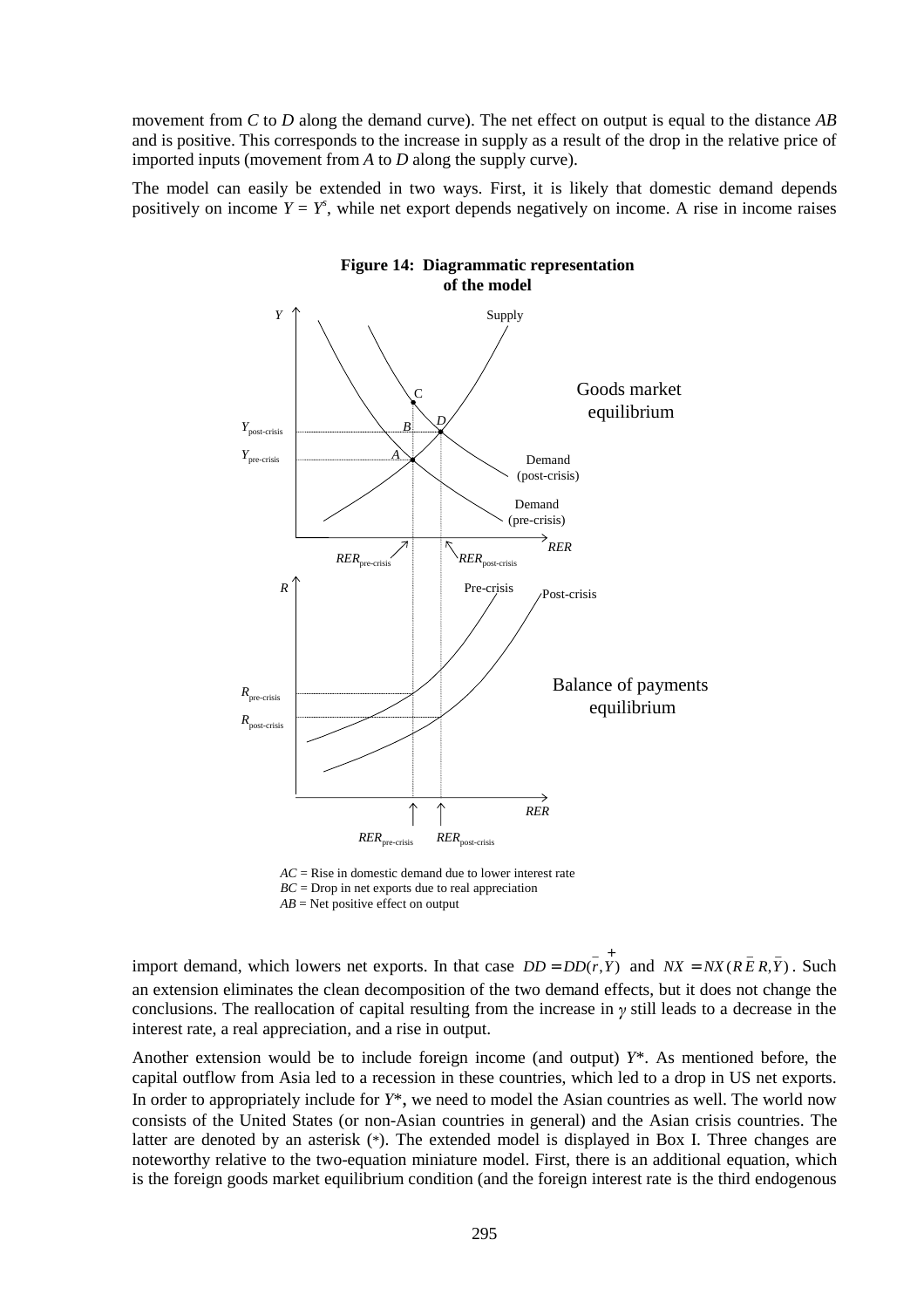variable). Second, net exports depend on both domestic and foreign income, while domestic demand depends on domestic income. Finally, capital flows depend on the interest rate differential. One can easily check that this model generalizes the conclusions reached from the miniature model discussed above. The rise in  $\gamma$  still leads to a decrease in interest rates in the home country, real appreciation of the home currency and a rise in home output. The model now also has implications for the foreign country (the Asian crisis region). Its real interest rate will rise and output will decline.

| Box I<br>A two-country equilibrium model                                                                                                            |  |  |  |  |
|-----------------------------------------------------------------------------------------------------------------------------------------------------|--|--|--|--|
| Domestic goods market equilibrium<br>$Y(R \stackrel{+}{E} R) = D D(\stackrel{-}{Y}) + N X(R \stackrel{-}{E} R, \stackrel{-}{Y}, \stackrel{+}{Y}^*)$ |  |  |  |  |
| Foreign goods market equilibrium:<br>$Y^*(R \overline{E} R) = DD^*(r^*, Y^*) - N X (R \overline{E} R, Y, Y^*)$                                      |  |  |  |  |
| Balance of payments equilibrium:<br>$NX(R\bar{E}R, \bar{Y}, Y^*) + KA(r \pm r^*, \gamma) = 0$                                                       |  |  |  |  |

## **4.2 Evidence on the three channels**

In this section, we examine several macroeconomic indicators that provide evidence on the three channels. Figures 15 to 21 show that the evidence is broadly in line with the model.

The negative trade channel is illustrated in Figures 15 and 16. Figure 15 shows the real exchange rate of the dollar against a GDP-weighted average of the Asia-4. We used GDP deflators as proxies for the price levels. The figure shows a 40% real appreciation of the dollar from the second quarter of 1997 to the first quarter of 1998. Together with the immediate and sharp recession in the Asia-4 following the crisis, the appreciation led to a large drop in net exports to the Asia-4 economies. Figure 16 shows that US merchandise net exports to the Asia-4 fell from about \$2 to 3 billion per quarter before the crisis to \$–5 to –7 billion per quarter soon after the crisis. Summing over the four quarters preceding the crisis (1996Q3–1997Q2) and over 1998, we find that net exports fell by about \$30 billion after the onset of the crisis. For a broader group of Asia-8 countries, which also includes China (mainland), Hong Kong, Malaysia and Singapore, US net merchandise exports fell by \$46 billion after the crisis. Figure 16 also shows that the United States was not alone. Net exports from Japan and Europe to the Asia-4 also fell considerably following the crisis.

Figures 17–19 provide evidence that the second channel was important. Figure 17 shows that, with the exception of very short-term rates, interest rates fell considerably following the crisis. The 30-year fixed mortgage rate fell by 150 basis points from the middle of 1997 to early 1998, followed by a further drop during the course of 1998 to reach its lowest level in 30 years. The yield on Moody's Aaa-rated corporate bonds fell by a similar magnitude, while the 10-year government bond yield fell by even more. Figure 18 shows that the drop in mortgage rates lead to a sharp increase in mortgage refinancing. A significant fraction of the mortgages refinanced during 1998 involved cash-outs, increasing the overall size of the mortgage.

Our model implies that we would expect to see a drop in the contribution to GDP growth coming from net exports (channel 1), while we would expect to see a rise in the contribution to GDP growth from domestic demand. Figure 19 illustrates that this is exactly what happened. While the GDP growth rate in 1998 (Q/Q–4) remained unchanged at 4%, the contribution from domestic demand rose from about 4% pre-crisis to about 5% post-crisis. At the same time, the contribution from net exports fell from slightly negative to about  $-1\%$ . Figure 20 shows that the United States was not alone as Europe underwent a similar response to the crisis. We have separated the Europe-6 from the United Kingdom.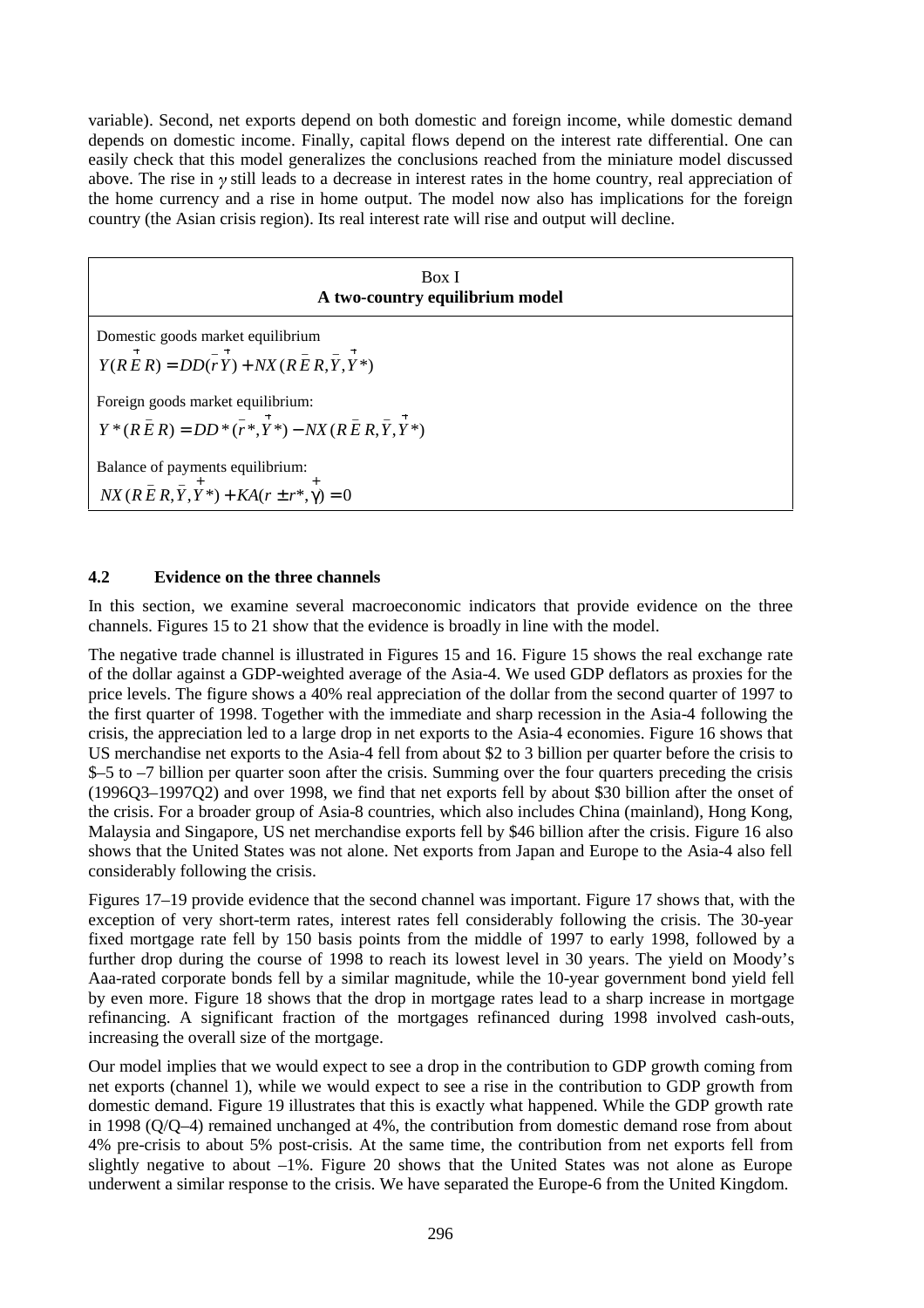



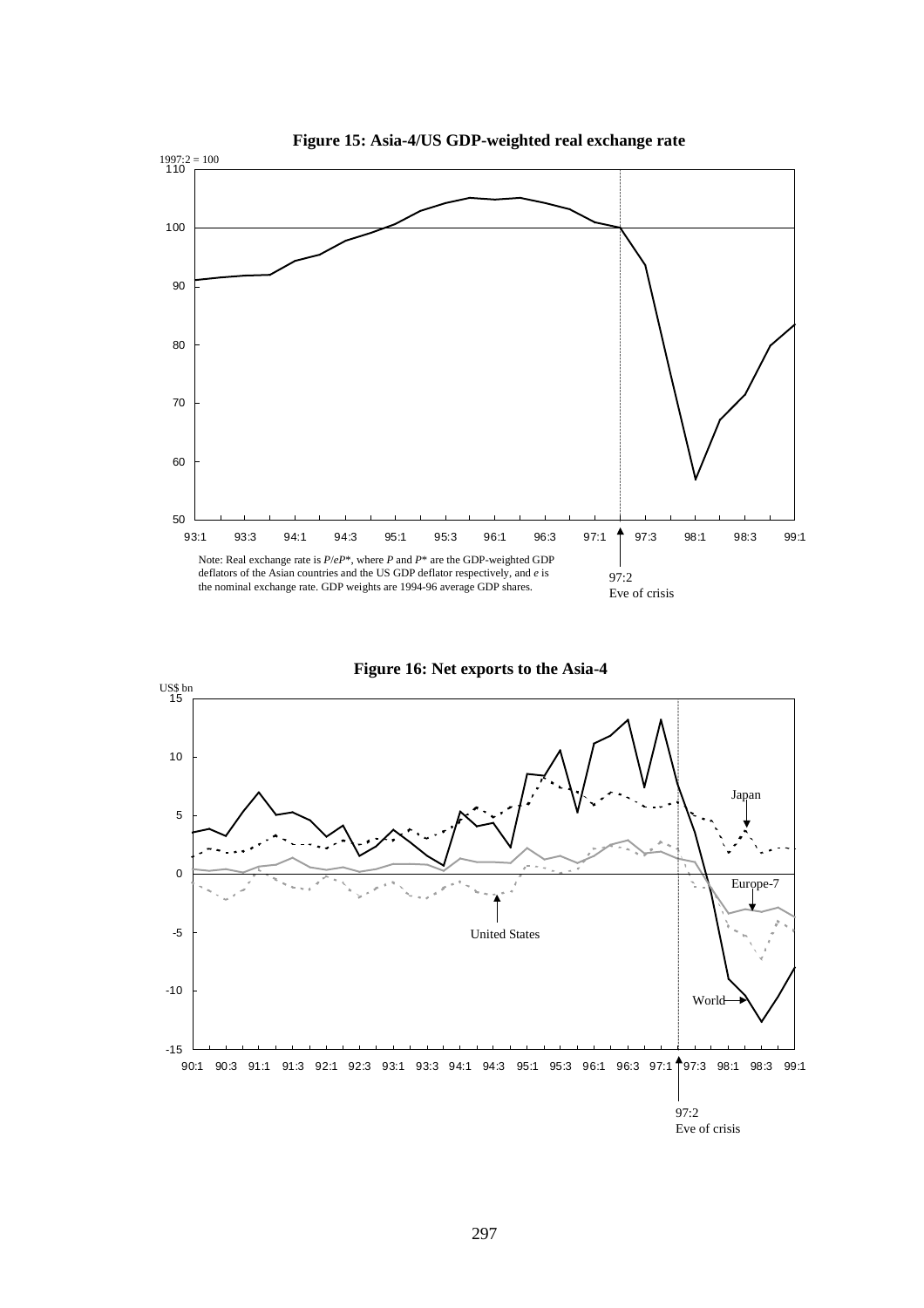



**Figure 18: United States mortgage refinancing**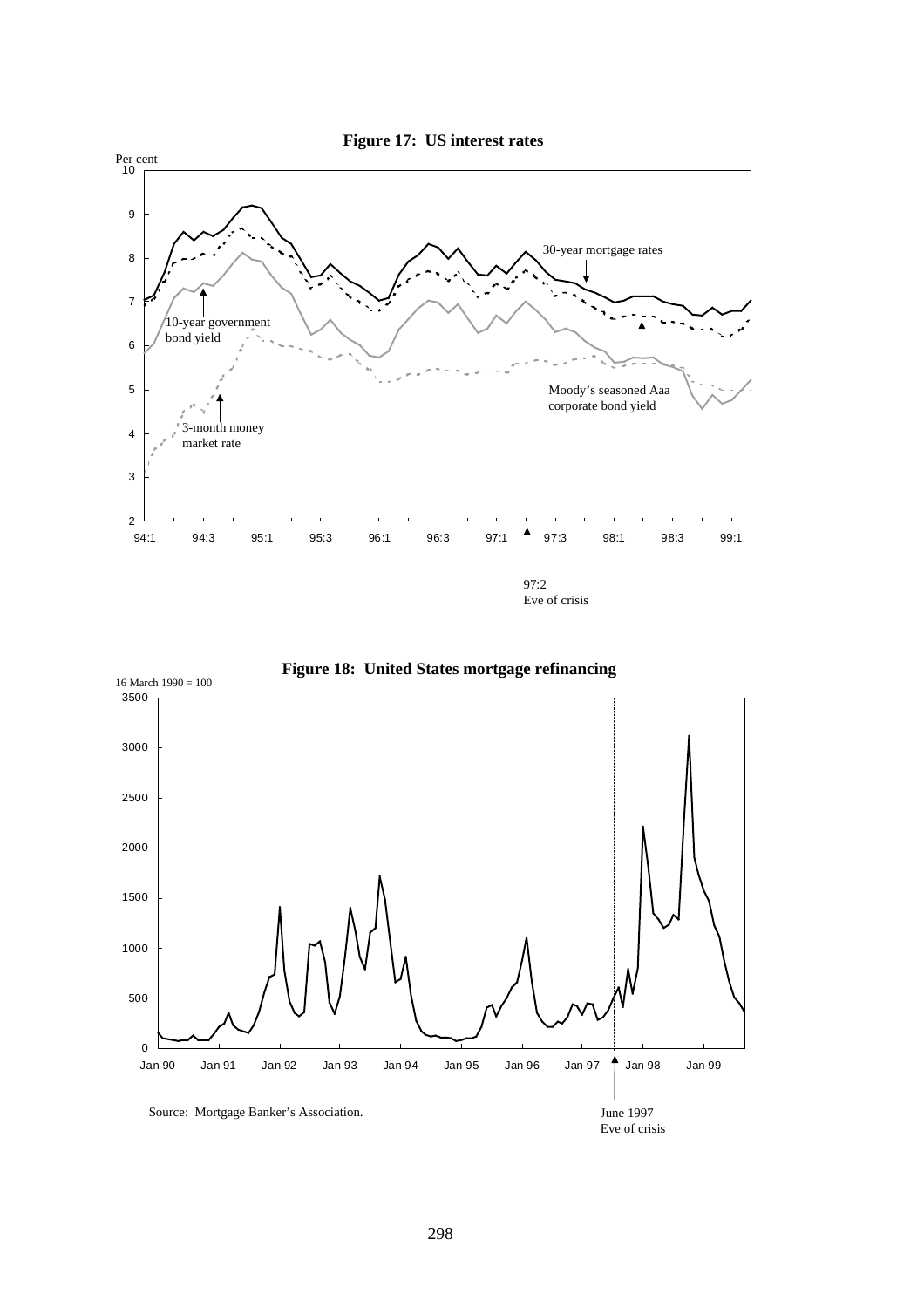



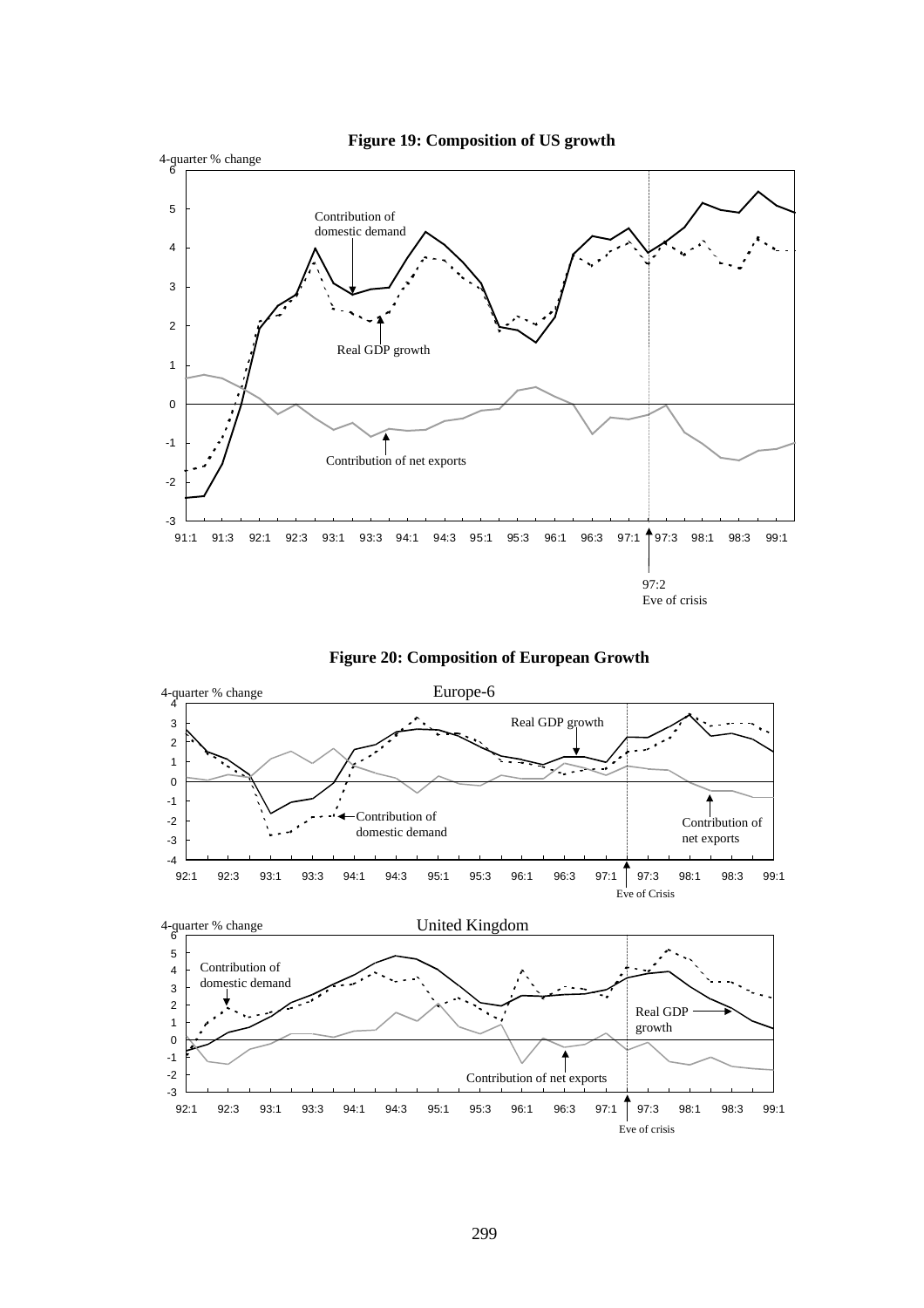The United Kingdom is a special case because significant fiscal consolidation and a tightening of monetary conditions dampened domestic demand growth. For the Europe-6, we see that the contribution of domestic demand growth rose from about 1% pre-crisis to a level between 2% and 3% post-crisis. At the same time, the contribution of net exports to GDP growth fell from slightly below 1% to slightly above  $-1\%$ .

The third channel depends on both the change in the relative price of imports (the reciprocal of the real exchange rate) and on the elasticity of supply with respect to the relative price of imports. Here, we provide evidence on the relative price of imports; the next section derives the elasticity of supply. Figure 21 shows the import price index for total imports, and for merchandise imports from the Asia-4 and the Asia-8<sup>10</sup> All import price indices are shown relative to the US GDP deflator, and are indexed to 100 in 1997Q2. The Asia-8 index represents a broader view of the impact of the Asian crisis on US import prices. The import price indices show a sharp decrease for both sets of countries. From the pre-crisis period 1996Q3–1997Q2 to 1998, the relative import price index dropped by 18% for the Asia-4 and  $12\%$  for the Asia-8.<sup>11</sup>



### **4.3 Quantifying the three channels**

 $\overline{a}$ 

We now attempt to quantify the effect on GDP growth of each of the three channels. In so doing, we impose only minimal assumptions, in contrast to the strong structure imposed by the model. We can estimate the trade effect without making any model-specific assumptions. By directly examining bilateral trade data, we can estimate how much the contribution to US GDP growth from net exports

 $10$  We have proxied the US import price index from each Asian country by each country's overall export price index (expressed in US dollars).

<sup>&</sup>lt;sup>11</sup> These numbers are consistent with those reported in Barth and Dinmore (1999).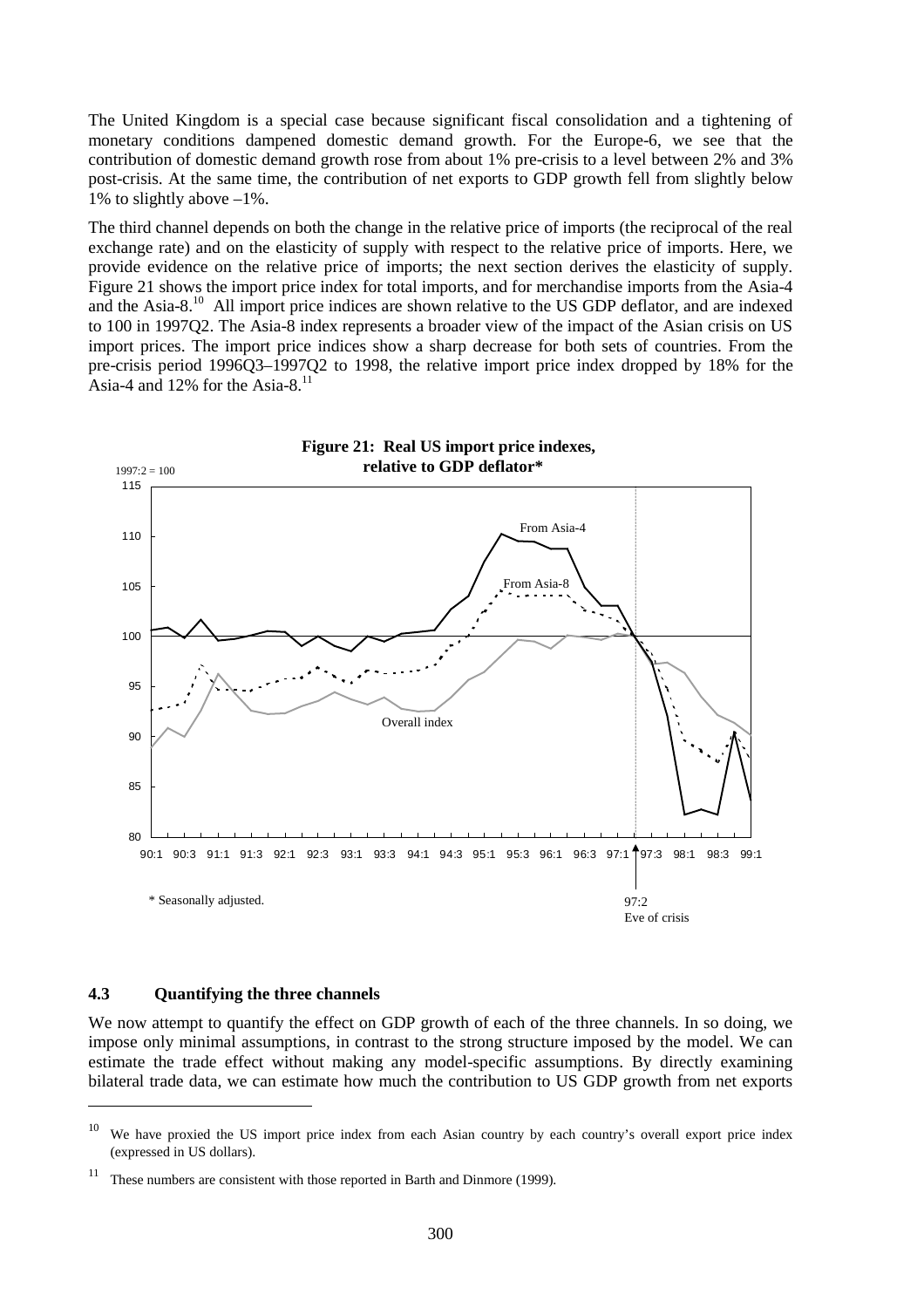fell as a result of the Asian crisis. We do not need to know precisely what factors gave rise to the drop in net exports to the Asian crisis countries. In estimating the supply effect, we assume that firms maximize profits by choosing optimal levels of labor input and imported intermediate goods. To facilitate our calculations of the supply effect, we make three auxiliary assumptions. First, we hold the capital stock constant. This assumption is not very restrictive, because it simply reflects the fact that our analysis is short-term. Second, we assume that the real wage rate is constant. This implies that the labor supply schedule is perfectly elastic. We argue below that this assumption is not essential to our main findings. As long as the labor supply schedule is not perfectly inelastic we will obtain qualitatively similar results. Third, we make assumptions about the production technology; these are described in detail below. The essential assumption is that firms are profit-maximizing, so that output is not simply demand-determined.

We estimate the domestic demand effect as the residual. The difference between the supply effect and the trade effect equals the domestic demand effect. It would be difficult to calculate the domestic demand effect directly. For example, we would need to know the size of the increase in capital flows to the United States that can be traced to the crisis. We would need to know the effect of these inflows on the interest rate. We would need to know the elasticity of investment demand and savings demand with respect to the interest rate. To know the savings demand and investment demand elasticities, we would need to have a model of consumption behavior and of investment behavior, with its corresponding set of assumptions. Hence, by treating the domestic demand effect as the residual, we avoid making the large number of assumptions necessary to calculate it.

In computing the trade and supply effects, we consider both the Asia-4 countries and the broader set of Asia-8 countries. The advantage of looking at the broader set of Asia-8 countries is that we take into account spillovers of the crisis to some important neighboring countries. We do not consider indirect supply channels operating through oil prices or commodity prices, however. The recessions in the Asia-8 countries clearly had some negative effect on oil prices in 1998. These indirect channels would tend to raise the estimates of our supply effect.

We define the pre-crisis and post-crisis periods as we did above: 1996Q3–1997Q2 and 1998Q1– 1998Q4. It is not appropriate to simply compare 1997 and 1998 because the crisis had already started in 1997. Another unattractive alternative would be to compare the four quarters before the crisis to the four following the start of the crisis (1996Q3–1997Q2 compared to 1997Q3–1998Q2), because the crisis did not fully take effect until 1998. As shown in Figure 16, it took two to three quarters for net exports to drop to their lower post-crisis level. As discussed in Section 2, the effect of the capital outflows on the current account of the Asian countries was initially buffered by IMF credit and a drop in reserve assets. The full adjustment of the current account did not take place until 1998Q1.

In computing the trade effect, we focus on merchandise trade. This is a reasonable approximation because 79% of total US trade in 1998 was merchandise trade, which is also considerably more volatile than services trade. The contribution to real GDP growth of net exports can be written as

$$
\frac{P_X X}{Y} \frac{\Delta X}{X} - \frac{P_M M}{Y} \frac{\Delta M}{M} = \frac{\Delta (P_X X - P_M M)}{Y} - \left(\frac{P_X X}{Y} \frac{\Delta P_X}{P_X} - \frac{P_M M}{Y} - \frac{\Delta P_M}{P_M}\right)
$$

where *Y* is nominal GDP,  $P_M$  and  $P_X$  are import and export price indices vis-a-vis the Asian countries, and *X* and *M* are quantities of bilateral exports and imports. The first term on the right-hand side measures the change in the nominal trade balance relative to GDP. The second term measures the price effects. The price effects are subtracted from the nominal trade effect to get the overall real trade effect. We approximate the US export price index to the Asian countries by the overall US export price index. The import price index is approximated by an import weighted-index of the Asian country export price indices.

Box II shows details of the firms' profit maximization problem that underlies our calculation of the supply effect. Firms maximize the difference between the value of gross output and costs. The variable costs are labor costs and the costs of imported inputs. We are interested in the effect of a decrease in intermediate input prices on supply. After computing the first-order conditions for imported inputs and labor, the supply effect can be written as: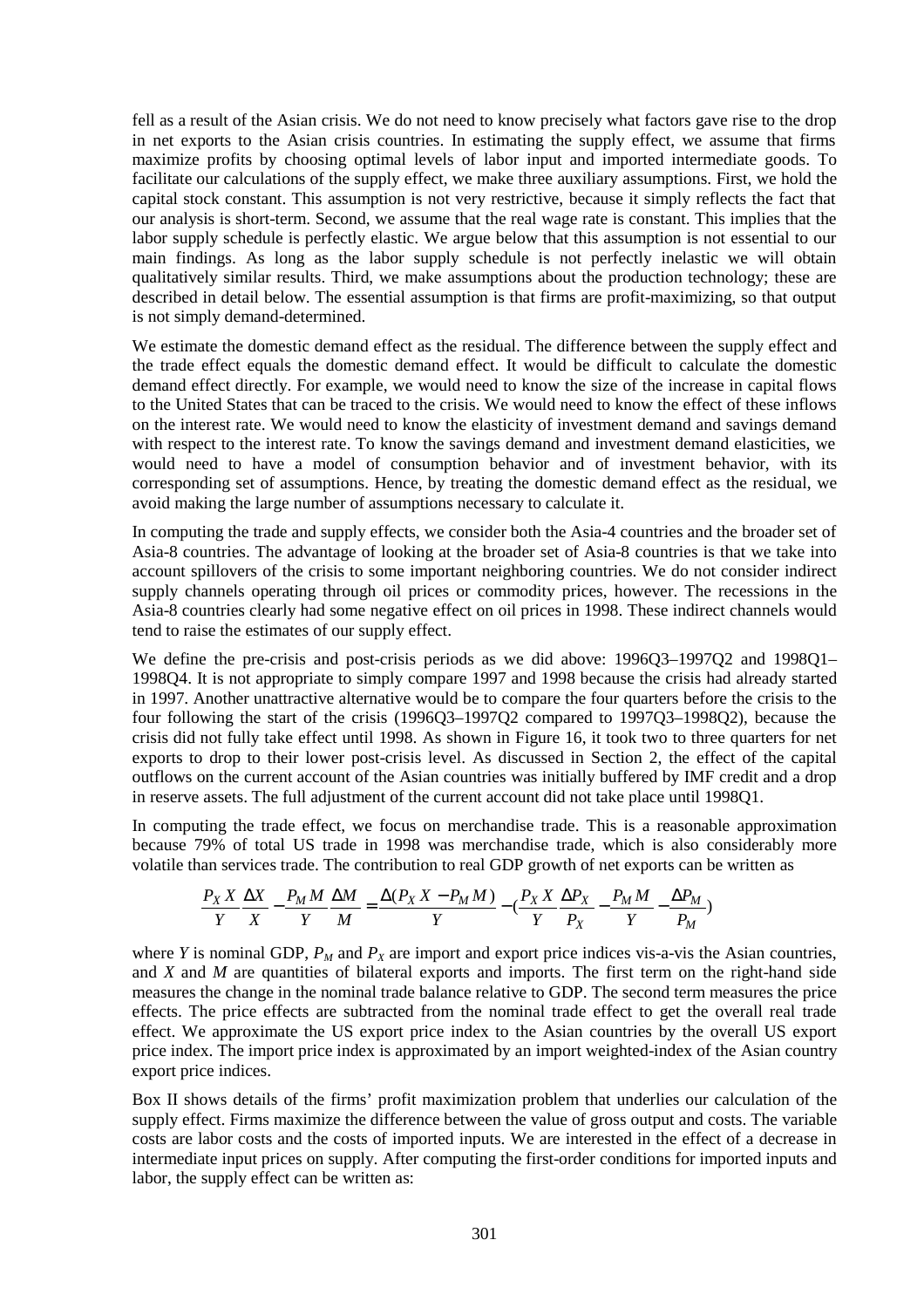(3) 
$$
\frac{\Delta GDP}{GDP} = \frac{\beta}{1 - \beta} \frac{\alpha}{\alpha - 1} \frac{\Delta(P_M / P)}{P_M / P}
$$

**.** 

where β is the share of imported inputs in total production costs in the pre-crisis period and  $\alpha$  is the share of labor income in domestic valued added.  $P_M/P$  is the price of intermediate inputs relative to the price of output. Real GDP is equal to gross output minus intermediate inputs, measured at pre-crisis price levels. We compute the change in the overall  $P_M/P$  as the merchandise import share from the Asia-4 or Asia-8 multiplied by the percentage change of  $P_M/P$  for the Asia-4 or Asia-8.<sup>12</sup> Notice that the supply effect is independent of the elasticity of substitution between imported inputs and domestic value added. The labor income share of GDP in 1997 was 58%, so we set  $\alpha$  = 0.58. We set β equal to US imports of intermediate and capital goods in 1998 (about 60% of total merchandise imports) divided by the sum of those imports and US GDP. This yields approximately 0.06.

| Box II<br>Firms' decision problems:                                    |  |  |  |  |
|------------------------------------------------------------------------|--|--|--|--|
| Maximise $PY-WL-P_MM$                                                  |  |  |  |  |
| where:                                                                 |  |  |  |  |
| $Y =$ gross output                                                     |  |  |  |  |
| $L =$ labor                                                            |  |  |  |  |
| $K =$ capital = constant                                               |  |  |  |  |
| $M =$ imported intermediates and imported capital goods                |  |  |  |  |
| $P =$ price of imported inputs                                         |  |  |  |  |
| $P_M$ = price of imported inputs                                       |  |  |  |  |
| $Y = F(\phi(K, L), M)$ (production function)                           |  |  |  |  |
| $\phi(K, L)$ = Cobb-Douglas index of K and L (labor share = $\alpha$ ) |  |  |  |  |
| $F(.,.) = CES$ index with elasticity of substitution $\epsilon$ .      |  |  |  |  |

The results of these computations are reported in Table 2. If we interpret the Asian crisis broadly as corresponding to developments in the Asia-8 countries, US GDP fell by 0.8 percentage points as a result of a drop in net exports to those countries, while it rose by 1.0 percentage points as a result of the increase in domestic demand. The net effect, which is also the supply effect, is  $+0.2$  percentage points of GDP. The numbers are slightly smaller for the Asia-4. Our supply effect calculations suggest that the net effect of the Asian crisis is small, but positive.

These results do not change in a major way if labor supply is not perfectly elastic. In this case, the increased demand for labor (which results from lower prices of imported goods) leads to a rise in real wages. In the extreme case where labor supply is completely inelastic, the supply effect is zero. While the lower prices of imported inputs lead to an increase in demand for imported inputs, which raises gross output, domestic value added remains unaltered because both the capital stock and labor input are unchanged. In general, when labor supply's elasticity is finite, the supply effect will be somewhere between 0% and  $0.2\%$ .<sup>13</sup>

Our findings correspond well with Figure 19. It shows that real GDP growth remained virtually unchanged following the crisis. The negative effect from lower net exports was almost exactly offset

<sup>12</sup> We approximate *P* with the GDP deflator, as in Figure 15. This is not exactly correct because *P* is the price of gross output. But it gives a very close approximation as β is quite small.

<sup>&</sup>lt;sup>13</sup> As noted earlier, we abstract from indirect supply effects, such as those resulting from oil prices. If the decline in oil prices in 1998 were entirely attributable to declining demand in the Asia-8 countries, then the supply effect would be considerably larger, close to 1.0 percentage points of GDP.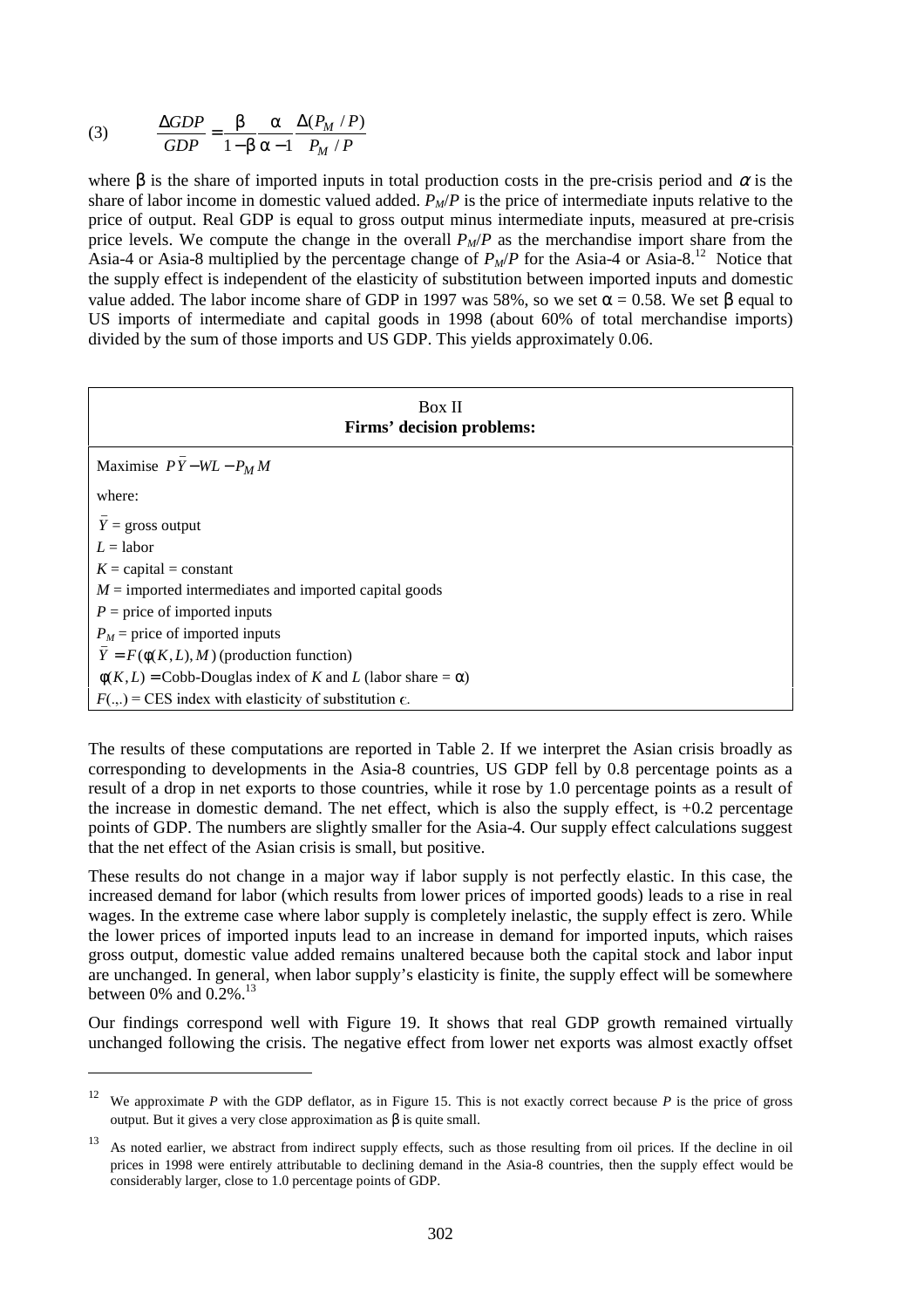by the rise in domestic demand. The increase in the contribution of domestic demand to GDP growth from the pre-crisis to the post-crisis period (Figure 19) was about 1.0%. Hence, the Asian crisis could have accounted for all of the increase in US domestic demand.

| Table 2<br><b>Growth effect of Asian crisis</b>                                                                                                                                                                                                     |          |          |  |  |
|-----------------------------------------------------------------------------------------------------------------------------------------------------------------------------------------------------------------------------------------------------|----------|----------|--|--|
|                                                                                                                                                                                                                                                     | Asia-4   | Asia-8   |  |  |
| Trade effect                                                                                                                                                                                                                                        | $-0.5\%$ | $-0.8\%$ |  |  |
| Domestic demand effect                                                                                                                                                                                                                              | $+0.6\%$ | $+1.0\%$ |  |  |
| Total effect                                                                                                                                                                                                                                        | $+0.1\%$ | $+0.2\%$ |  |  |
| Notes: The table reports the contribution to GDP growth of lower trade and higher domestic demand as the result of the<br>Asian crisis, as well as the total effect on GDP growth (which is also the sunnly effect). Results are reported both when |          |          |  |  |

wth (which is also the supply effect). thinking of the Asian crisis as narrowly associated with four countries: Korea, Thailand, Indonesia and the Philippines (Asia-4) and when it is associated with a broader set of eight countries that also includes Hong Kong, Malaysia, Singapore and China (mainland).

Other explanations have been put forward for the increase in US domestic demand during the Asian crisis. However, we believe that such alternative explanations are less plausible, particularly to the extent that they relate to US-specific developments. For example, it has been pointed out that the US stock market rise could be responsible for the recent surge in US consumption. It has also been suggested that US domestic demand increased in response to the new productivity revolution, which is ushering in an era of permanently higher GDP growth rates. Both of these stories are specific to the United States, because the continental European stock market is much smaller by comparison, and Europe is not undergoing such a productivity revolution. Any US-specific increase in domestic demand unrelated to the Asian crisis should have led to an increase in US interest rates, particularly relative to those in Europe and Japan. Moreover, we should have seen an exchange rate appreciation against the euro and the yen. Our earlier evidence showed that these events did not occur. In addition, we showed that the increase in the contribution of domestic demand to GDP growth in Europe was of similar magnitude to that for the United States. That this pickup in domestic demand on both sides of the Atlantic also occurred in exactly the same time period strongly suggests a causal link to the Asian crisis.

## **5. Conclusion**

In the 1990s, many emerging market countries facilitated access for foreign investors to their financial markets by liberalizing controls on international capital flows. This has had benefits for both the emerging markets and for investors from industrialized countries. But there have also been risks associated with the increased exposure of foreign investors to these new markets, because capital inflows can be easily reversed in a short period of time. Assessing the causes of the crisis and the consequences for the crisis countries themselves has been the focus of much of the literature on the Asian crisis. In this paper we shift the focus, examining the implications for industrialized countries, and for the United States in particular, of such far away economic crises.

While early in the crisis the negative trade effects for industrialized economies were emphasized, it soon became clear that the trade channel was not the only transmission channel. By definition, a capital outflow from Asia is a capital inflow somewhere else. Capital inflows can finance an increase in domestic demand, which leads to an increase in GDP. One of our goals in this paper, therefore, has been to follow the trail of money out of Asia in order to ascertain its final destination. We have found it difficult to follow the trail very far, and to identify exactly how much ended up in the United States. We also found that large errors and omissions in the US balance of payments complicate the documentation of capital inflows to the United States.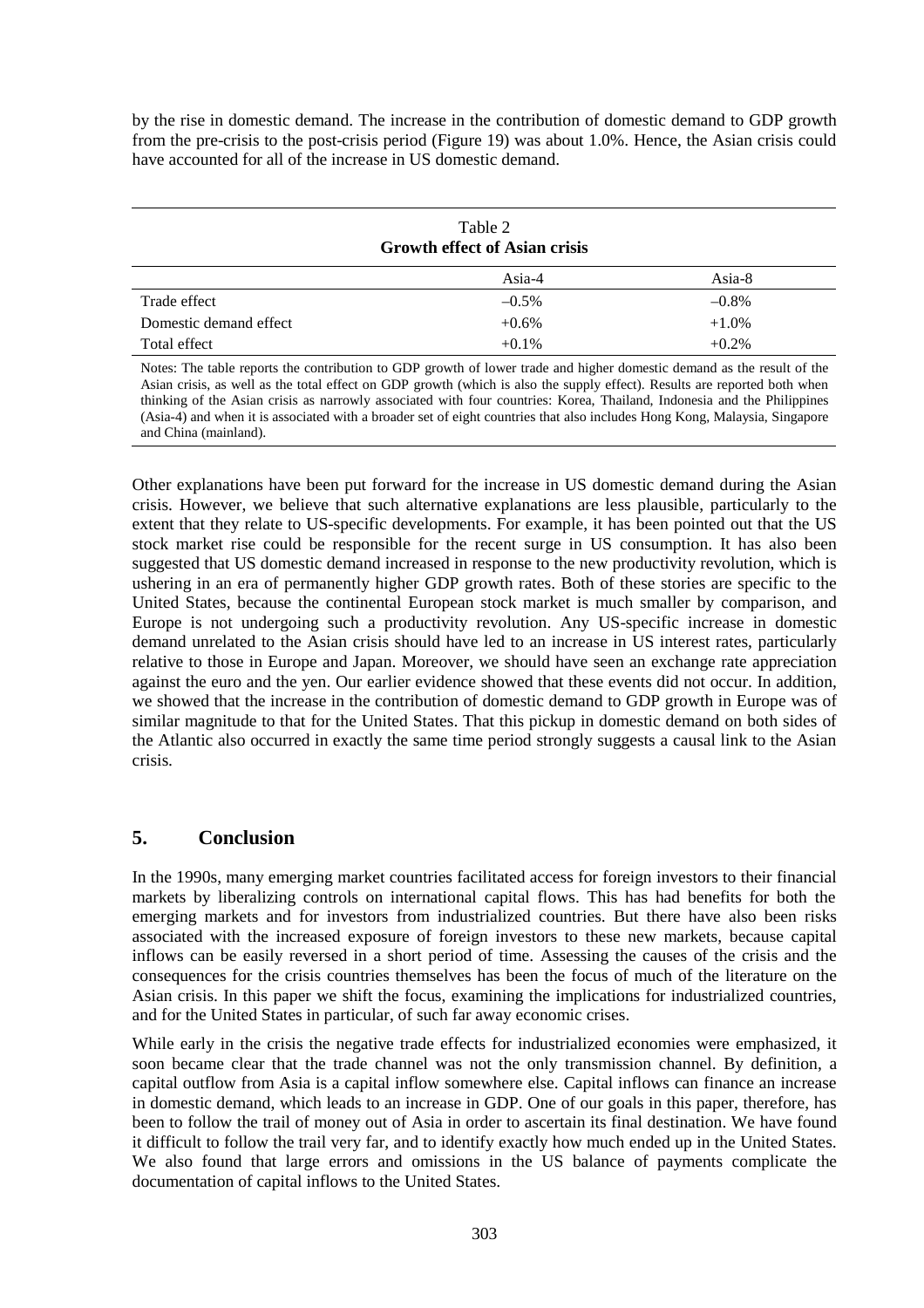Several stylized facts do emerge though:

- 1. The Asian crisis countries experienced net capital outflows close to \$100 billion from the start of the crisis to the end of 1998.
- 2. The counterparties to the Asian outflows were essentially BIS reporting country banks.
- 3. About half of the outflows went to offshore center banks.
- 4. About half of the outflows went to banks whose nationality was neither US, Japanese nor European.
- 5. Very little money reached the United States directly from the crisis countries or through the offshore centers.
- 6. Most of the outflows from the Asian crisis countries, as well as from Japan, did eventually reach both the United States and Europe, probably through channels other than banks.

These facts highlight the importance of banks as the initial propagation mechanisms of the Asian crisis, as well as the "roundaboutness" of the banking flows. One extension for future research is to explore why banks played such a role.

The second goal of the paper was to analyze and quantify the short-run effect on US GDP growth. We identified three channels through which US growth was affected. First, the recessions in the Asian countries and depreciated Asian currencies imply fewer US exports and more US imports. Second, the lower US interest rates that are the result of the increased inflows imply greater domestic demand. Third, appreciation of the dollar implies lower prices for imported intermediates and imported capital goods, reducing the cost of production. Our calculations that quantify these effects suggest that the negative trade response is  $-0.8\%$  of GDP, while the positive supply response is  $+0.2\%$  of GDP. These two responses imply that the domestic demand response is about +1.0% of GDP. Thus, the overall effect on the US economy in 1998 is about +0.2% of GDP, or \$15–\$20 billion.

Going forward, as the Asian economies recover we can expect these effects to go in the opposite direction. If our findings are correct, however, a reversal of capital flows to the Asian countries will generate only a small net effect on US growth. However, it could generate large compositional effects on domestic demand and net exports.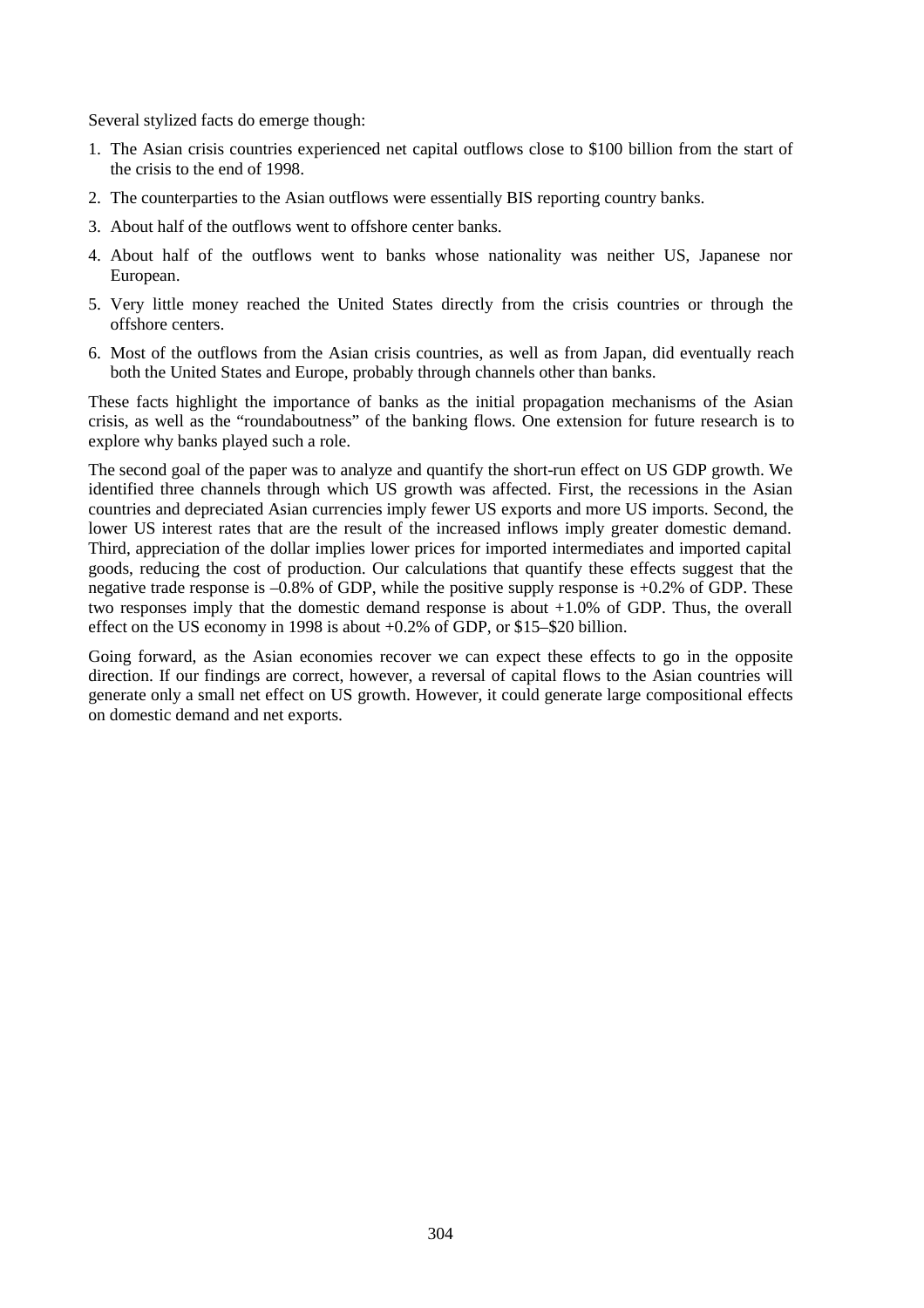# **Appendix**

**Figure 1:** Sum across Korea, Thailand, Indonesia and the Philippines (henceforth known as the "Asia-4") of the "financial account" as reported by the IFS. The IFS did not yet report the Korean financial account in 1998Q4, so the "financial account" from McGraw-Hill's DRI Asia CEIC database is used for Korea.

**Figure 2:** Sum across the Asia-4 of "portfolio investment (liabilities +assets)", "direct investment abroad + direct investment in rep. econ  $=$ ", and "other investment (liabilities + assets)" in the IFS. Due to missing 1998Q4 Korean data, the CEIC database is used to complete the "balance of direct investment", "balance of portfolio investment", and "balance of other investment" series.

**Figure 3:** Exchange rate adjusted flows, assets minus liabilities (including non-bank), as reported in the BIS block M database. Vis-à-vis area is the Asia-4 and the reporting area "grand total" of BIS reporting countries.

**Figure 4:** Exchange rate adjusted flows, assets minus liabilities (including non-bank), as reported in the BIS block M database. Vis-à-vis area is the Asia-4, while reporting areas are Japan, Offshore, United States + IBFs and Europe-7 = United Kingdom + Germany + France + Italy + Netherlands + Spain +Switzerland (henceforth known as the "Europe-7").

**Figure 6:** The top chart shows the stock of total assets vis-à-vis the Asia-4 with geographical origin of a bank being the reporting area. BIS block M is the source. The bottom chart also shows the stock of total assets vis-à-vis the Asia-4, but by nationality of ownership. These data come from the publication "The BIS Consolidated International Banking Statistics". Due to data unavailability, Switzerland is left out of the Europe series in the bottom chart.

**Figure 7:** "Financial account" series are the same as that from Figure 1. Other series: sum across the Asia-4 of "reserves and related items" and "current account" as reported by the IFS. The IFS did not yet report the Korean financial or current account in 1998Q4, so 1998Q4 data for the Korean current account come from Bank of Korea External Economic Indicators, Table P.F.2b, while "changes in reserve assets" from the CEIC database was used for Korea for that quarter.

**Figure 8:** With some exceptions in the most recent quarters, current account balance data for Germany, France, the Netherlands, the United Kingdom, Switzerland and Spain are from the BIS; Italian data are from the Bank of Italy; Japanese, US, Korean, Philippine, Thai and Indonesian data are from the IFS. The exceptions are: Spanish current account in 1999Q1 is from Bloomberg; Korean numbers for 1998Q4 and 1999Q1 come from JP Morgan International Data Watch, as does the Indonesian value for 1999Q1. Data from the BIS are converted to US dollars using period average exchange rates. All series are seasonally adjusted using the X11 additive filter in Eviews 3.0.

**Figure 9:** The "net bank lending" series is the same as in Figure 4. The "net portfolio flows" series is derived from Treasury International Capital (TIC) data. Long-term net sales by foreigners to US residents are calculated from the TIC table "US Transactions with Foreigners in Long-Term Securities". Short-term treasury obligations from the TIC table "Liabilities to Foreigners Reported by Banks in the United States" are also included. Quarterly data are calculated using monthly sums.

Figure 10: These data are exchange rate adjusted flows, assets minus liabilities (including non-bank), as reported in the BIS block M database. The top chart is the United States + IBFs reporting vis-à-vis all BIS reporting countries, while the bottom chart is the United States + IBFs reporting vis-à-vis Japan, Offshore and the Europe-7.

**Figure 11:** US "financial account", "current account" and "net errors and omissions" are from the IFS.

**Figure 12:** Exchange rates are monthly averages of the daily BIS series QBCAXM02 and OBBAJP02.

**Figure 13:** All data are from the European Central Bank's website at http://www.ecb.int/stats/mb/eastats.htm. The top chart data are three-month deposit rates for the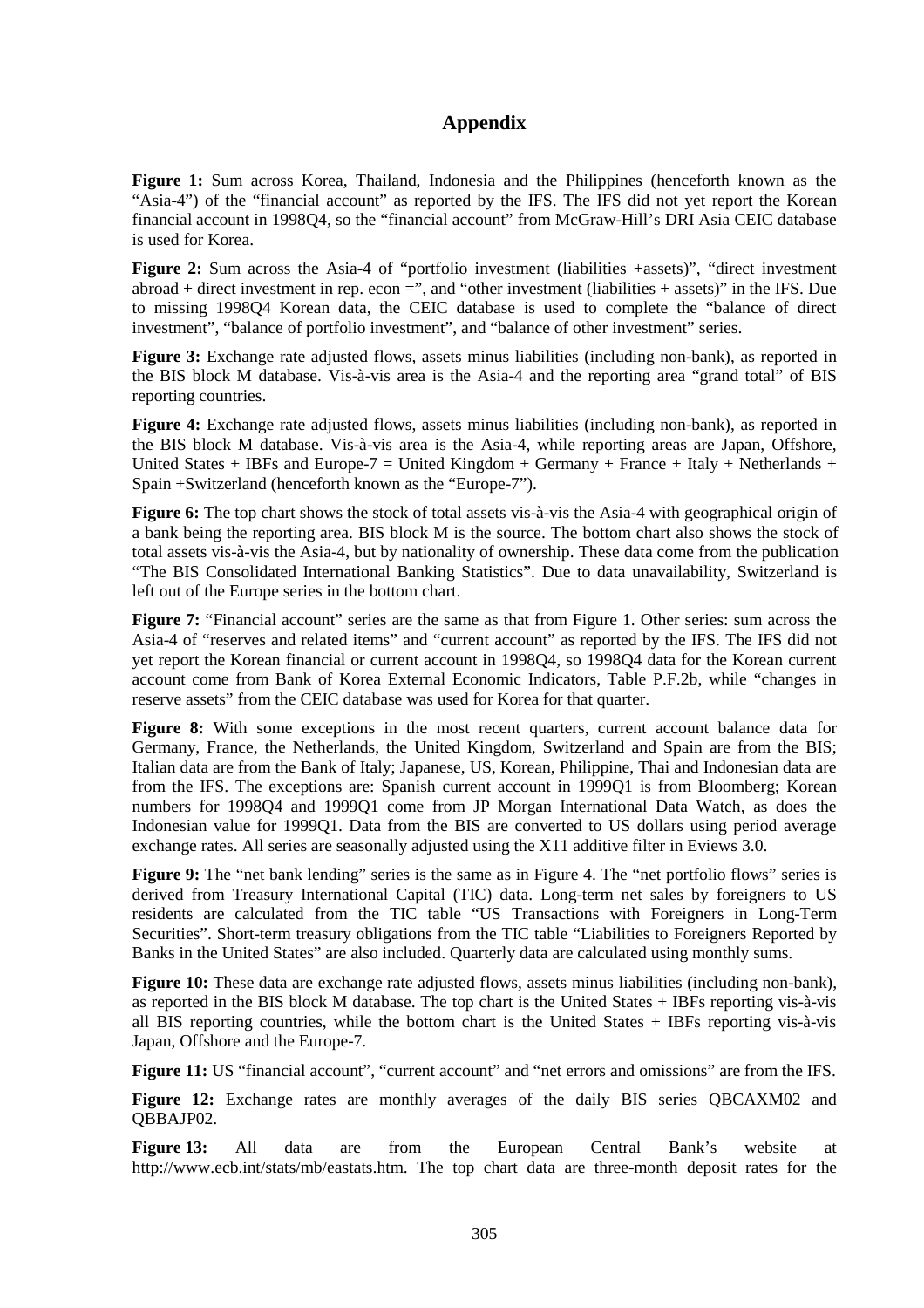United States, Japan and euro area from Table 3.1. The bottom chart data are 10-year government bond yields for the United States, Japan and euro area from Table 3.2.

**Figure 15:** Quarterly average exchange rates for the Asia-4 are from the IFS. GDP deflators are calculated using nominal and real GDP series from the CEIC database. After indexing all series to  $1997Q2 = 100$ , a GDP-weighted (1994–96 average GDP shares) average of the real exchange rates yields the Asia-4/US real exchange rate.

**Figure 16:** Data are from the IMF's Direction of Trade Statistics database. Asia-4 countries are the primary country, i.e. Asia-4 countries report data on exports and imports, while secondary countries are World, the United States, Japan and Europe-7 countries. To construct each series, the quantity (net exports \* –1) was summed across the Asia-4 countries and across the Europe-7.

**Figure 17:** Three-month money market rates and 10-year government bond yields come from the European Central Bank's Euro Area Statistics Monthly Data, Tables 3.1 and 3.2, respectively (see Figure 13). The Moody's Seasoned Aaa Corporate Bond Yield series and 30-year mortgage rates series (Contract Rates on Commitments: Conventional 30-Yr Mortgages, FHLMC (%)) are both from Haver Analytics' USECON database. The money market rate is an end-of-period rate, and the other interest rates are monthly averages of daily rates.

Figure 18: This series is the refinancing index from the Mortgage Bankers' Association weekly survey. Data are seasonally adjusted and weekly observations have been converted to monthly averages.

Figure 19: All data are from USECON. Contribution of domestic demand = [nominal  $DD(Q-4)/nominal GDP(Q-4)$ ] \*Real DD growth  $Q/Q-4$ . Nominal domestic demand is the sum of the C, I and G (consumption, investment and government) series. Real domestic demand is the sum of the CH, IH and GH (1992 chain-type dollar of the C, I and G series) series. Nominal GDP is simply the series "GDP". The "Real GDP growth" series is GDPH (seasonally adjusted, 1992 chain-type dollar). The "Contribution of net export" series is the difference between "Real GDP growth" and "Contribution of domestic demand".

Figure 20: For the top chart, contribution of domestic demand = (sum nominal domestic demand (Q-4) across Europe-6/sum nominal GDP(Q-4) across Europe-6)\*(Europe-6 real domestic demand growth  $(Q/Q-4)$ .

In the above formula, nominal domestic demand and nominal GDP series are from the BIS database, where nominal domestic demand is reported in local currency and Nominal GDP is reported in dollars. Nominal domestic demand is converted to dollars (for the purpose of summing) using the periodaverage quarterly exchange rates from the IFS. Real domestic demand growth for the individual Europe-6 countries is from the following BIS series and corresponding countries: Italy (RHWBIT01), France (RHWBFR01), Germany (RHWBDE01), Switzerland (RHWACH01), the Netherlands (RHWBNL01), and Spain (RHWBES01). The BIS did not yet report Italy's 1998Q4 real domestic demand growth, so Bloomberg (original source is ISTAT) provided the data. Europe-6 real domestic demand growth for each quarter is constructed as the weighted average (a country's weight was the individual country's nominal domestic demand four quarters ago) of the individual countries' real (Q/Q-4) domestic demand growth rates.

Europe-6 real GDP growth is calculated as the weighted average (a country's weight was the individual country's nominal GDP four quarters ago) of the individual countries' real (Q/Q-4) GDP growth rates. The nominal GDP data used in the weighting are the same BIS series used in the construction of "contribution of domestic demand" (see above). The individual countries' real GDP data are from the following BIS series and corresponding countries: Italy (RHGBIT01), France (RHGBFR01), Germany (RHGBDE09), Switzerland (RHGACH01), the Netherlands (RHGBNL01), Spain (RHGBES01). Italy's 1998Q4 real domestic demand is from Bloomberg (original source is ISTAT).

For the bottom chart, the United Kingdom's contribution of domestic demand = [nominal DD(Q-4)/Nominal GDP(Q-4)] \*real DD growth  $O/O-4$ . In the above formula, nominal domestic demand and nominal GDP series are from the BIS, where nominal domestic demand is reported in